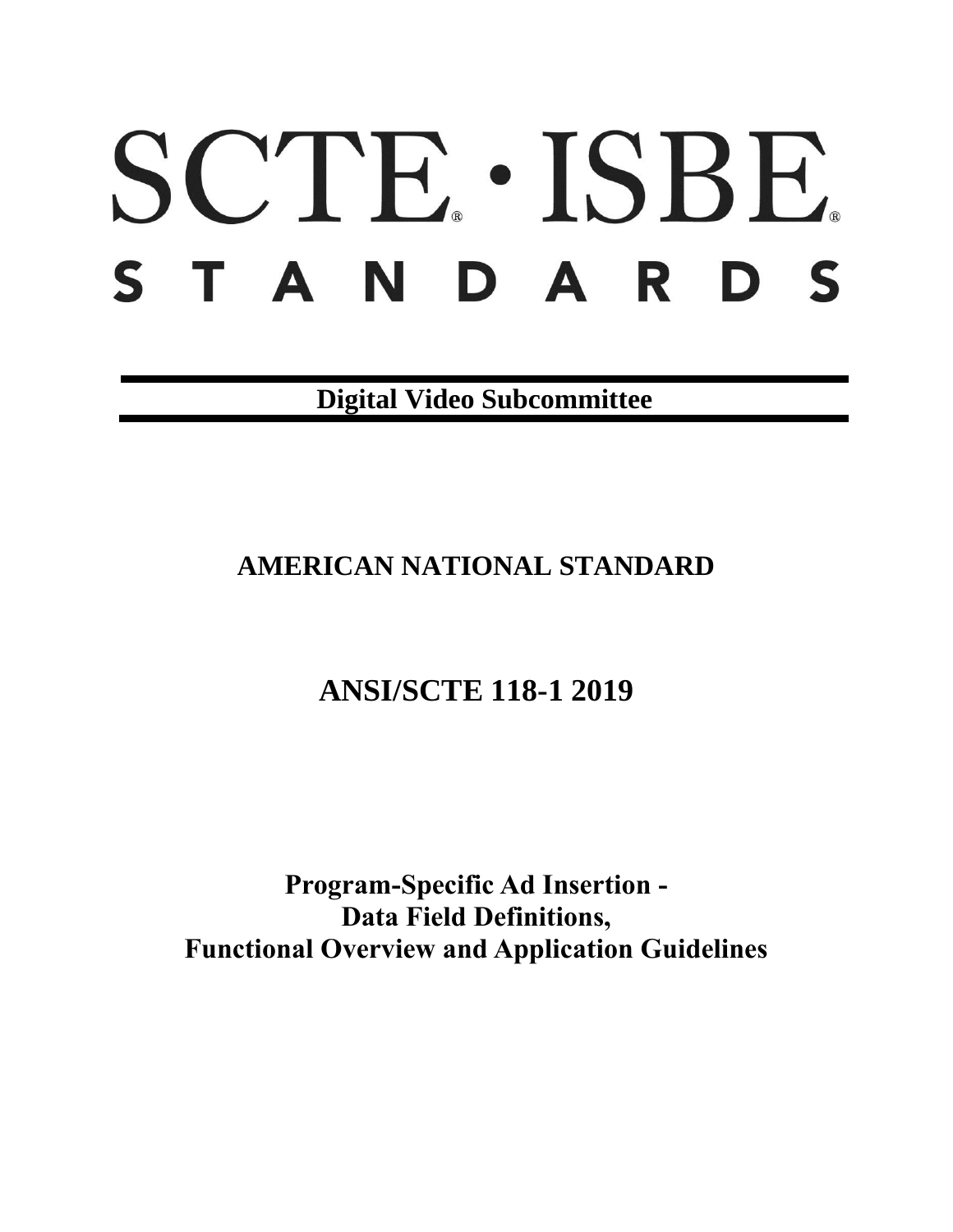# **NOTICE**

<span id="page-1-0"></span>The Society of Cable Telecommunications Engineers (SCTE) / International Society of Broadband Experts (ISBE) Standards and Operational Practices (hereafter called "documents") are intended to serve the public interest by providing specifications, test methods and procedures that promote uniformity of product, interchangeability, best practices and ultimately the long-term reliability of broadband communications facilities. These documents shall not in any way preclude any member or non-member of SCTE•ISBE from manufacturing or selling products not conforming to such documents, nor shall the existence of such standards preclude their voluntary use by those other than SCTE•ISBE members.

SCTE•ISBE assumes no obligations or liability whatsoever to any party who may adopt the documents. Such adopting party assumes all risks associated with adoption of these documents, and accepts full responsibility for any damage and/or claims arising from the adoption of such documents.

Attention is called to the possibility that implementation of this document may require the use of subject matter covered by patent rights. By publication of this document, no position is taken with respect to the existence or validity of any patent rights in connection therewith. SCTE•ISBE shall not be responsible for identifying patents for which a license may be required or for conducting inquiries into the legal validity or scope of those patents that are brought to its attention.

Patent holders who believe that they hold patents which are essential to the implementation of this document have been requested to provide information about those patents and any related licensing terms and conditions. Any such declarations made before or after publication of this document are available on the SCTE•ISBE web site at [http://www.scte.org.](http://www.scte.org/)

All Rights Reserved

© Society of Cable Telecommunications Engineers, Inc. 2019 140 Philips Road Exton, PA 19341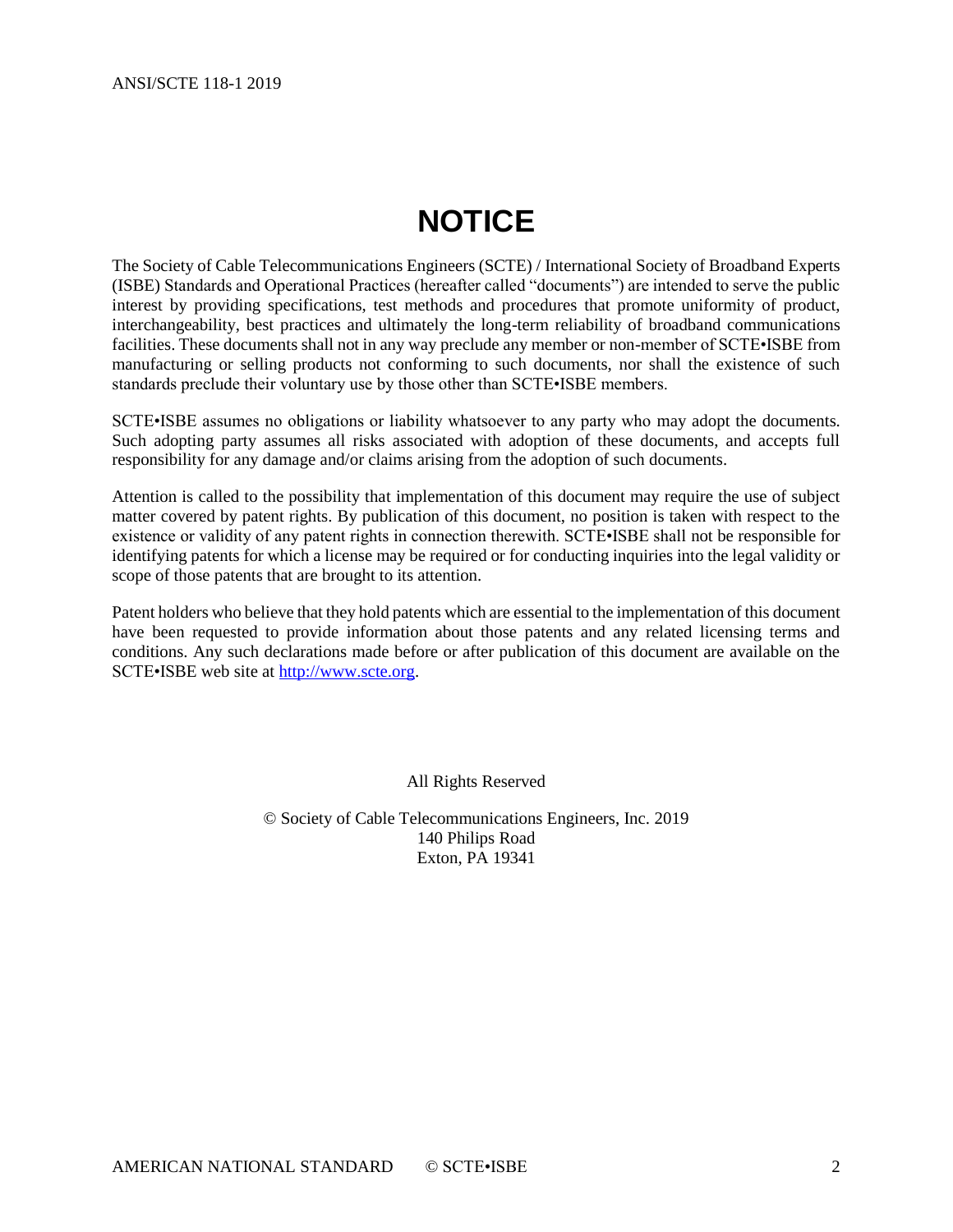## **Table of Contents**

#### <span id="page-2-0"></span>**Title Page Number** [NOTICE\\_\\_\\_\\_\\_\\_\\_\\_\\_\\_\\_\\_\\_\\_\\_\\_\\_\\_\\_\\_\\_\\_\\_\\_\\_\\_\\_\\_\\_\\_\\_\\_\\_\\_\\_\\_\\_\\_\\_\\_\\_\\_\\_\\_\\_\\_\\_\\_\\_\\_\\_\\_\\_\\_\\_\\_\\_\\_\\_\\_\\_\\_\\_\\_\\_\\_\\_\\_\\_\\_\\_\\_\\_\\_\\_\\_](#page-1-0) 2 Table of Contents [\\_\\_\\_\\_\\_\\_\\_\\_\\_\\_\\_\\_\\_\\_\\_\\_\\_\\_\\_\\_\\_\\_\\_\\_\\_\\_\\_\\_\\_\\_\\_\\_\\_\\_\\_\\_\\_\\_\\_\\_\\_\\_\\_\\_\\_\\_\\_\\_\\_\\_\\_\\_\\_\\_\\_\\_\\_\\_\\_\\_\\_\\_\\_\\_\\_\\_\\_\\_](#page-2-0) 3 1. Introduction 4 1.1. Executive Summary 2000 and the state of the state of the state of the state of the state of the state of the state of the state of the state of the state of the state of the state of the state of the state of the stat 1.2. Scope [\\_\\_\\_\\_\\_\\_\\_\\_\\_\\_\\_\\_\\_\\_\\_\\_\\_\\_\\_\\_\\_\\_\\_\\_\\_\\_\\_\\_\\_\\_\\_\\_\\_\\_\\_\\_\\_\\_\\_\\_\\_\\_\\_\\_\\_\\_\\_\\_\\_\\_\\_\\_\\_\\_\\_\\_\\_\\_\\_\\_\\_\\_\\_\\_\\_\\_](#page-3-2) 4 1.3. Benefits [\\_\\_\\_\\_\\_\\_\\_\\_\\_\\_\\_\\_\\_\\_\\_\\_\\_\\_\\_\\_\\_\\_\\_\\_\\_\\_\\_\\_\\_\\_\\_\\_\\_\\_\\_\\_\\_\\_\\_\\_\\_\\_\\_\\_\\_\\_\\_\\_\\_\\_\\_\\_\\_\\_\\_\\_\\_\\_\\_\\_\\_\\_\\_\\_](#page-4-0) 5 1.4. Intended Audience [\\_\\_\\_\\_\\_\\_\\_\\_\\_\\_\\_\\_\\_\\_\\_\\_\\_\\_\\_\\_\\_\\_\\_\\_\\_\\_\\_\\_\\_\\_\\_\\_\\_\\_\\_\\_\\_\\_\\_\\_\\_\\_\\_\\_\\_\\_\\_\\_\\_\\_\\_\\_\\_\\_\\_\\_](#page-4-1) 5 1.5. [Areas for Further Investigation or to be Added in Future Versions](#page-4-2) \_\_\_\_\_\_\_\_\_\_\_\_\_\_\_\_\_\_\_\_\_\_\_\_\_\_\_\_ 5 2. Normative References [\\_\\_\\_\\_\\_\\_\\_\\_\\_\\_\\_\\_\\_\\_\\_\\_\\_\\_\\_\\_\\_\\_\\_\\_\\_\\_\\_\\_\\_\\_\\_\\_\\_\\_\\_\\_\\_\\_\\_\\_\\_\\_\\_\\_\\_\\_\\_\\_\\_\\_\\_\\_\\_\\_\\_\\_\\_\\_\\_](#page-4-3) 5 2.1. SCTE References [\\_\\_\\_\\_\\_\\_\\_\\_\\_\\_\\_\\_\\_\\_\\_\\_\\_\\_\\_\\_\\_\\_\\_\\_\\_\\_\\_\\_\\_\\_\\_\\_\\_\\_\\_\\_\\_\\_\\_\\_\\_\\_\\_\\_\\_\\_\\_\\_\\_\\_\\_\\_\\_\\_\\_\\_](#page-4-4) 5 2.2. Standards from Other Organizations [\\_\\_\\_\\_\\_\\_\\_\\_\\_\\_\\_\\_\\_\\_\\_\\_\\_\\_\\_\\_\\_\\_\\_\\_\\_\\_\\_\\_\\_\\_\\_\\_\\_\\_\\_\\_\\_\\_\\_\\_\\_\\_](#page-4-5) 5 2.3. Published Materials [\\_\\_\\_\\_\\_\\_\\_\\_\\_\\_\\_\\_\\_\\_\\_\\_\\_\\_\\_\\_\\_\\_\\_\\_\\_\\_\\_\\_\\_\\_\\_\\_\\_\\_\\_\\_\\_\\_\\_\\_\\_\\_\\_\\_\\_\\_\\_\\_\\_\\_\\_\\_\\_\\_\\_](#page-4-6) 5 3. Informative References [\\_\\_\\_\\_\\_\\_\\_\\_\\_\\_\\_\\_\\_\\_\\_\\_\\_\\_\\_\\_\\_\\_\\_\\_\\_\\_\\_\\_\\_\\_\\_\\_\\_\\_\\_\\_\\_\\_\\_\\_\\_\\_\\_\\_\\_\\_\\_\\_\\_\\_\\_\\_\\_\\_\\_\\_\\_\\_\\_](#page-4-7) 5 3.1. SCTE References [\\_\\_\\_\\_\\_\\_\\_\\_\\_\\_\\_\\_\\_\\_\\_\\_\\_\\_\\_\\_\\_\\_\\_\\_\\_\\_\\_\\_\\_\\_\\_\\_\\_\\_\\_\\_\\_\\_\\_\\_\\_\\_\\_\\_\\_\\_\\_\\_\\_\\_\\_\\_\\_\\_\\_\\_](#page-5-0) 6 3.2. Standards from Other Organizations [\\_\\_\\_\\_\\_\\_\\_\\_\\_\\_\\_\\_\\_\\_\\_\\_\\_\\_\\_\\_\\_\\_\\_\\_\\_\\_\\_\\_\\_\\_\\_\\_\\_\\_\\_\\_\\_\\_\\_\\_\\_\\_](#page-5-1) 6 3.3. Published Materials [\\_\\_\\_\\_\\_\\_\\_\\_\\_\\_\\_\\_\\_\\_\\_\\_\\_\\_\\_\\_\\_\\_\\_\\_\\_\\_\\_\\_\\_\\_\\_\\_\\_\\_\\_\\_\\_\\_\\_\\_\\_\\_\\_\\_\\_\\_\\_\\_\\_\\_\\_\\_\\_\\_\\_](#page-5-2) 6 4. [Compliance Notation\\_\\_\\_\\_\\_\\_\\_\\_\\_\\_\\_\\_\\_\\_\\_\\_\\_\\_\\_\\_\\_\\_\\_\\_\\_\\_\\_\\_\\_\\_\\_\\_\\_\\_\\_\\_\\_\\_\\_\\_\\_\\_\\_\\_\\_\\_\\_\\_\\_\\_\\_\\_\\_\\_\\_\\_\\_\\_\\_\\_\\_](#page-5-3) 6 5. Abbreviations and Definitions [\\_\\_\\_\\_\\_\\_\\_\\_\\_\\_\\_\\_\\_\\_\\_\\_\\_\\_\\_\\_\\_\\_\\_\\_\\_\\_\\_\\_\\_\\_\\_\\_\\_\\_\\_\\_\\_\\_\\_\\_\\_\\_\\_\\_\\_\\_\\_\\_\\_\\_\\_\\_\\_\\_](#page-6-0) 7 5.1. Abbreviations [\\_\\_\\_\\_\\_\\_\\_\\_\\_\\_\\_\\_\\_\\_\\_\\_\\_\\_\\_\\_\\_\\_\\_\\_\\_\\_\\_\\_\\_\\_\\_\\_\\_\\_\\_\\_\\_\\_\\_\\_\\_\\_\\_\\_\\_\\_\\_\\_\\_\\_\\_\\_\\_\\_\\_\\_\\_\\_\\_\\_](#page-6-1) 7 6. System Overview (Informative) [\\_\\_\\_\\_\\_\\_\\_\\_\\_\\_\\_\\_\\_\\_\\_\\_\\_\\_\\_\\_\\_\\_\\_\\_\\_\\_\\_\\_\\_\\_\\_\\_\\_\\_\\_\\_\\_\\_\\_\\_\\_\\_\\_\\_\\_\\_\\_\\_\\_\\_\\_\\_](#page-8-0) 9 6.1. [Scenarios Addressed by Program-Specific Ad Insertion](#page-9-0) \_\_\_\_\_\_\_\_\_\_\_\_\_\_\_\_\_\_\_\_\_\_\_\_\_\_ 10 6.2. [Implementation of Program-Specific Ad Insertion](#page-9-1) \_\_\_\_\_\_\_\_\_\_\_\_\_\_\_\_\_\_\_\_\_\_\_\_\_\_\_\_\_\_\_ 10 6.3. [A Multi-Tiered Approach to Program-Specific Ad Insertion](#page-10-0) \_\_\_\_\_\_\_\_\_\_\_\_\_\_\_\_\_\_\_\_\_\_\_\_ 11 6.4. [Additional Notes about using Program-Specific Insertion](#page-10-1) \_\_\_\_\_\_\_\_\_\_\_\_\_\_\_\_\_\_\_\_\_\_\_\_\_ 11 6.5. Not described in this document are: [\\_\\_\\_\\_\\_\\_\\_\\_\\_\\_\\_\\_\\_\\_\\_\\_\\_\\_\\_\\_\\_\\_\\_\\_\\_\\_\\_\\_\\_\\_\\_\\_\\_\\_\\_\\_\\_\\_\\_\\_\\_](#page-11-0) 12 7. Program-Specific Data Fields [\\_\\_\\_\\_\\_\\_\\_\\_\\_\\_\\_\\_\\_\\_\\_\\_\\_\\_\\_\\_\\_\\_\\_\\_\\_\\_\\_\\_\\_\\_\\_\\_\\_\\_\\_\\_\\_\\_\\_\\_\\_\\_\\_\\_\\_\\_\\_\\_\\_\\_\\_\\_\\_](#page-11-1) 12 7.1. Lifespan of a Unique Program Identifier [\\_\\_\\_\\_\\_\\_\\_\\_\\_\\_\\_\\_\\_\\_\\_\\_\\_\\_\\_\\_\\_\\_\\_\\_\\_\\_\\_\\_\\_\\_\\_\\_\\_\\_\\_\\_\\_\\_](#page-11-2) 12 7.2. [Lifespan and Sequence of Avails\\_\\_\\_\\_\\_\\_\\_\\_\\_\\_\\_\\_\\_\\_\\_\\_\\_\\_\\_\\_\\_\\_\\_\\_\\_\\_\\_\\_\\_\\_\\_\\_\\_\\_\\_\\_\\_\\_\\_\\_\\_\\_\\_\\_](#page-12-0) 13 8. Tiers Of Data And System Operation [\\_\\_\\_\\_\\_\\_\\_\\_\\_\\_\\_\\_\\_\\_\\_\\_\\_\\_\\_\\_\\_\\_\\_\\_\\_\\_\\_\\_\\_\\_\\_\\_\\_\\_\\_\\_\\_\\_\\_\\_\\_\\_\\_\\_\\_\\_\\_](#page-12-1) 13 8.1. Definition of Tiers [\\_\\_\\_\\_\\_\\_\\_\\_\\_\\_\\_\\_\\_\\_\\_\\_\\_\\_\\_\\_\\_\\_\\_\\_\\_\\_\\_\\_\\_\\_\\_\\_\\_\\_\\_\\_\\_\\_\\_\\_\\_\\_\\_\\_\\_\\_\\_\\_\\_\\_\\_\\_\\_\\_\\_\\_](#page-13-0) 14 8.1.1. Tier 0 [\\_\\_\\_\\_\\_\\_\\_\\_\\_\\_\\_\\_\\_\\_\\_\\_\\_\\_\\_\\_\\_\\_\\_\\_\\_\\_\\_\\_\\_\\_\\_\\_\\_\\_\\_\\_\\_\\_\\_\\_\\_\\_\\_\\_\\_\\_\\_\\_\\_\\_\\_\\_\\_\\_\\_\\_\\_](#page-13-1) 14 8.1.2. Tier 1 [\\_\\_\\_\\_\\_\\_\\_\\_\\_\\_\\_\\_\\_\\_\\_\\_\\_\\_\\_\\_\\_\\_\\_\\_\\_\\_\\_\\_\\_\\_\\_\\_\\_\\_\\_\\_\\_\\_\\_\\_\\_\\_\\_\\_\\_\\_\\_\\_\\_\\_\\_\\_\\_\\_\\_\\_\\_](#page-13-2) 14 8.1.3. Tier 2 [\\_\\_\\_\\_\\_\\_\\_\\_\\_\\_\\_\\_\\_\\_\\_\\_\\_\\_\\_\\_\\_\\_\\_\\_\\_\\_\\_\\_\\_\\_\\_\\_\\_\\_\\_\\_\\_\\_\\_\\_\\_\\_\\_\\_\\_\\_\\_\\_\\_\\_\\_\\_\\_\\_\\_\\_\\_](#page-14-0) 15 8.2. Behavior of an Ad Insertion System Implementing Program-Specific Ad Insertion \_\_\_\_\_\_ 15 Appendix A: Usage Example (Informative) [\\_\\_\\_\\_\\_\\_\\_\\_\\_\\_\\_\\_\\_\\_\\_\\_\\_\\_\\_\\_\\_\\_\\_\\_\\_\\_\\_\\_\\_\\_\\_\\_\\_\\_\\_\\_\\_\\_\\_\\_\\_\\_\\_\\_\\_\\_\\_\\_](#page-15-0) 16 [Appendix B: SCTE 118 Within DPI End-To-End Representative Architecture \(Informative\)](#page-18-0) 29

## **List of Figures**

| <b>Title</b>                                        | <b>Page Number</b> |
|-----------------------------------------------------|--------------------|
| Figure 1 - System Context of this Standard          | $\overline{4}$     |
| Figure 2 – Time-based Diagram                       | -9                 |
| Figure 3 - Event-based Diagram                      | 10                 |
| Figure 4 - Valid Program ID Window                  | 13                 |
| Figure 5 – Overtime with Extra Break - Today        | 17                 |
| Figure 6 – Overtime with Extra Break                | 18                 |
| Figure 7 – SCTE Interfaces for Advanced Advertising | 19                 |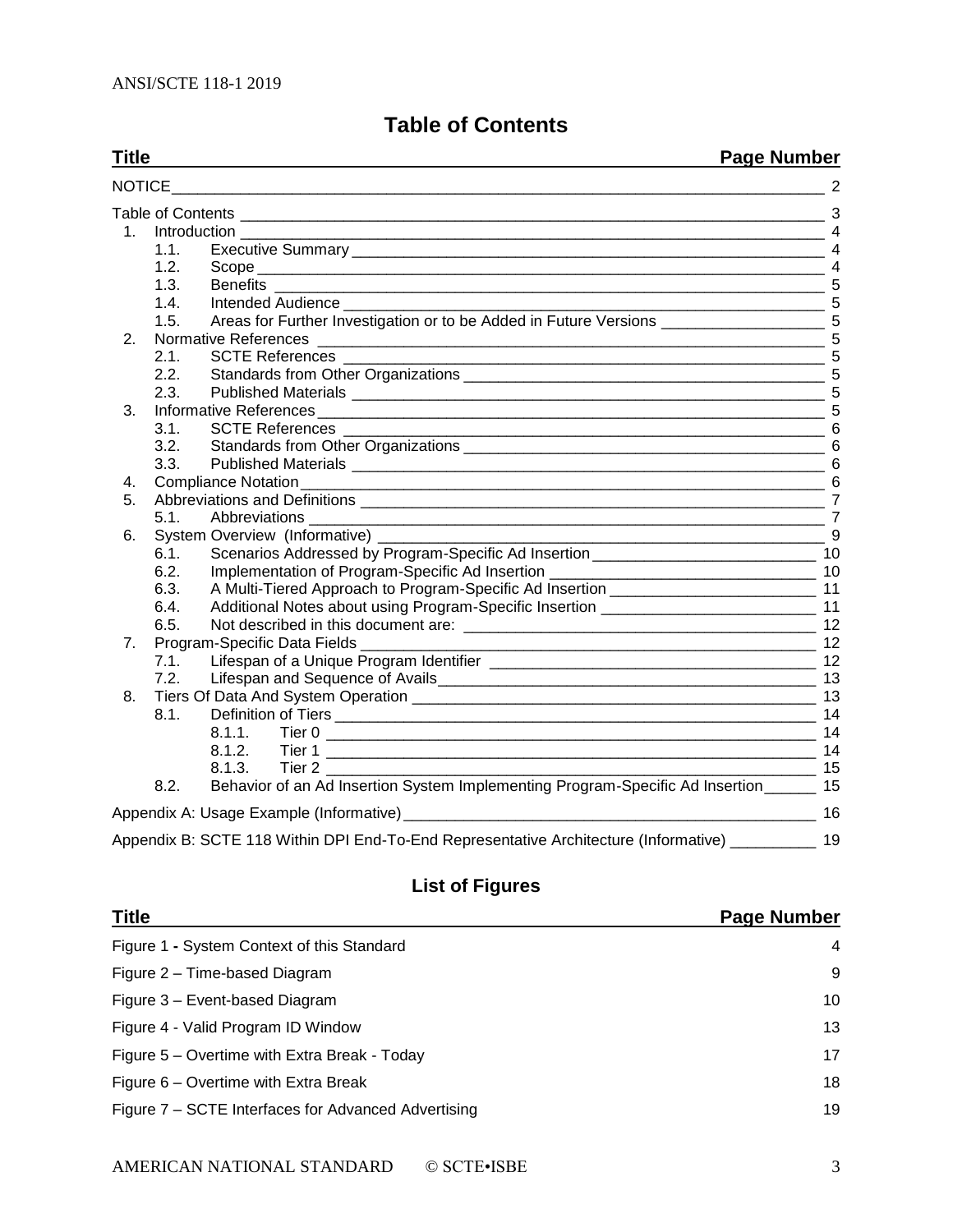## <span id="page-3-0"></span>**1. Introduction**

#### <span id="page-3-1"></span>**1.1. Executive Summary**

This document defines functionality associated with and the messaging used to control Program-Specific Ad Insertion. Program-Specific Ad Insertion is the scheduling and insertion of a Spot into a digital broadcast Program based on the program identifier passed in the SCTE 35 [\[1\]](#page-4-8) Cue Message. The usage of specific data fields defined in SCTE 35 are defined in this document.

#### <span id="page-3-2"></span>**1.2. Scope**

Current Traffic Systems allow Affiliates to schedule the insertion of commercial advertising in either a Time-Based or Event-Based "Window" format. Both Time-Based and Event-Based reservations are setup well in advance based on communication from the Networks as described in Section 6 (Informative).

Program-Specific Ad Insertion is the scheduling and insertion of a Spot into a specific broadcast Program in order to avoid misplacement of the Spot as in the cases of sports overruns, delays, alternate programming or other variations from a published schedule.

An overview of the specifications involved in the interaction of an end-to-end system implementing Program Specific Ad Insertion is shown in **Figure 1 - [System Context of this Standard](#page-3-3)**, below. Additionally, Appendix B: SCTE 118 Within DPI [End-To-End Representative Architecture](#page-18-0)  [\(Informative\),](#page-18-0) illustrates these components and message flows within the overall DPI context.



**Figure 1 - System Context of this Standard**

<span id="page-3-3"></span>Additionally, this document will highlight other potential areas where Spots *may* air outside of Program Windows and therefore, *may* be of concern during a later stage of this specification.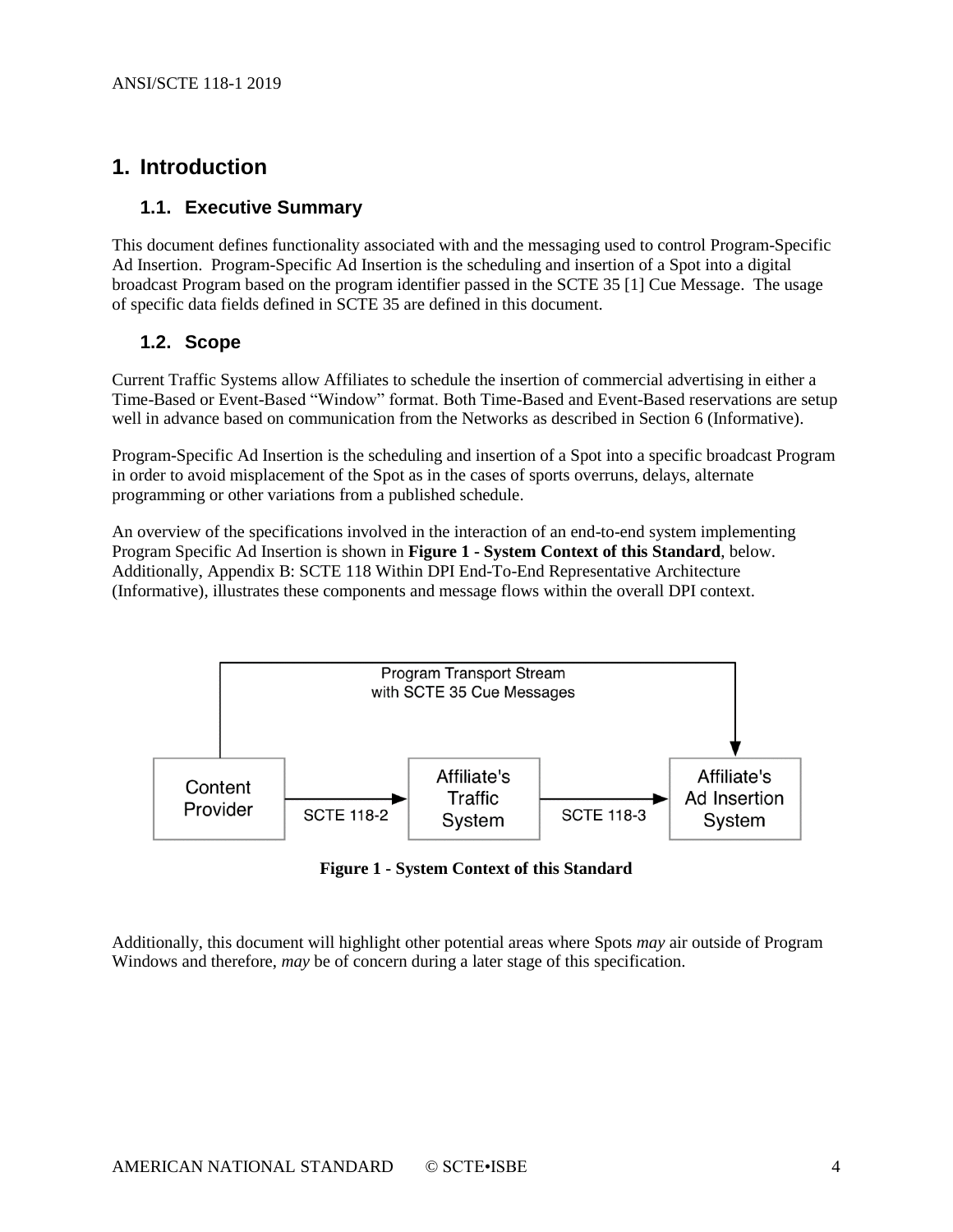#### <span id="page-4-0"></span>**1.3. Benefits**

Program-Specific Ad Insertion will allow for an Avail to be associated with a specific program, as communicated by the Network. The Network assigns an Avail within a specific Program, the T&B system schedules the appropriate Spots within the Avail, and the Ad Insertion system inserts the Spot(s) associated with that Avail and Unique Program Identifier (UPID) when triggered by the appropriate Cue Message. By associating advertising to programming instead of simply to Windows, the Affiliate *should* be able to earn more revenue by guaranteeing the context of the advertisement, and by adapting to occurrences surrounding live events, such as delayed starts, early ends, or overrun. These scenarios, especially when dealing with sports programming, can involve a great deal of high value advertising. When the UPID is not found as expected, the Ad Insertion System will be able to play alternate Window-Based advertising that has been scheduled or other Program-Specific advertising if it has been scheduled.

#### <span id="page-4-1"></span>**1.4. Intended Audience**

The intended audience is content providers, multi-channel video program distributors, TV Everywhere providers/distributors and vendors/developers who build solutions.

#### <span id="page-4-2"></span>**1.5. Areas for Further Investigation or to be Added in Future Versions**

An implementer of SCTE 118 *may* wish to give review and attention to SCTE 224 [\[6\],](#page-5-4) a more recent standard, that provides alternative means of identifying Avails and scheduling appropriate Spots to be inserted therein.

# <span id="page-4-3"></span>**2. Normative References**

The following documents contain provisions, which, through reference in this text, constitute provisions of this document. At the time of Subcommittee approval, the editions indicated were valid. All documents are subject to revision; and while parties to any agreement based on this document are encouraged to investigate the possibility of applying the most recent editions of the documents listed below, they are reminded that newer editions of those documents might not be compatible with the referenced version.

#### <span id="page-4-4"></span>**2.1. SCTE References**

<span id="page-4-8"></span><span id="page-4-5"></span>[1] SCTE 35 2017 – Digital Program Insertion Cueing Message for Cable

#### **2.2. Standards from Other Organizations**

• No normative references are applicable.

#### <span id="page-4-6"></span>**2.3. Published Materials**

• No normative references are applicable.

# <span id="page-4-7"></span>**3. Informative References**

The following documents might provide valuable information to the reader but are not required when complying with this document.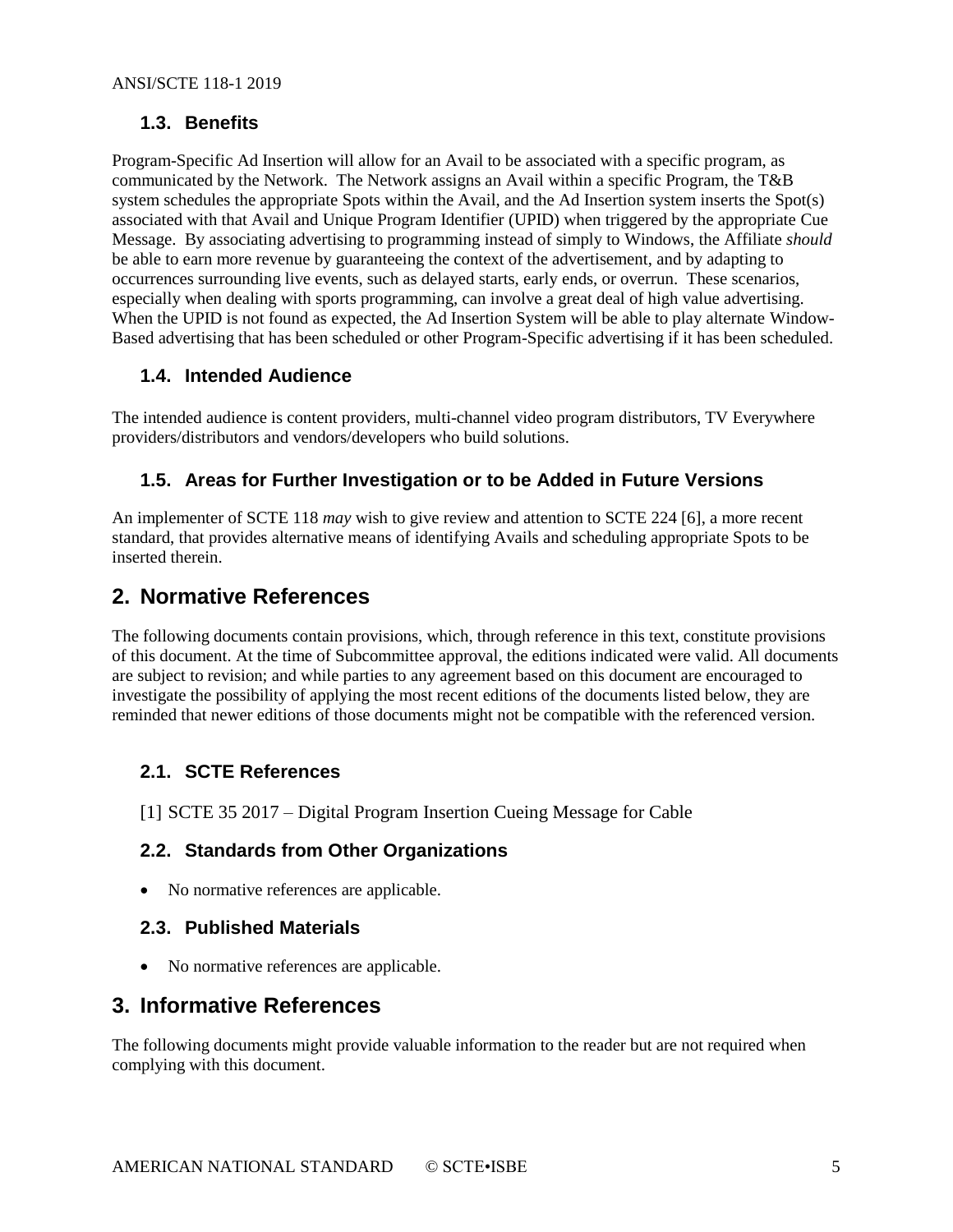#### <span id="page-5-0"></span>**3.1. SCTE References**

- <span id="page-5-5"></span>[2] SCTE 67 2017 – Recommended Practice for Digital Program Insertion for Cable
- <span id="page-5-8"></span>[3] SCTE 118-3 2019 – Program-Specific Ad Insertion – Traffic System to Ad Insertion System File Format Specification
- <span id="page-5-6"></span>[4] SCTE 118-2 2019 – Program-Specific Ad Insertion – Content Provider to Traffic Communication Applications Data Model
- [5] SCTE 104 2017 Automation System to Compression System Communications Applications Program Interface (API)
- <span id="page-5-4"></span>[6] SCTE 224 2018 – Event Scheduling and Notification Interface (ESNI)
- <span id="page-5-7"></span>[7] SCTE 30 2017 – Digital Program Insertion Splicing API

#### <span id="page-5-1"></span>**3.2. Standards from Other Organizations**

• No informative references are applicable.

#### <span id="page-5-2"></span>**3.3. Published Materials**

• No informative references are applicable.

# <span id="page-5-3"></span>**4. Compliance Notation**

| shall            | This word or the adjective "required" means that the item is an<br>absolute requirement of this document.                                                                                                                                                                                  |
|------------------|--------------------------------------------------------------------------------------------------------------------------------------------------------------------------------------------------------------------------------------------------------------------------------------------|
| shall not        | This phrase means that the item is an absolute prohibition of this<br>document.                                                                                                                                                                                                            |
| <i>forbidden</i> | This word means the value specified shall never be used.                                                                                                                                                                                                                                   |
| should           | This word or the adjective "recommended" means that there may exist<br>valid reasons in particular circumstances to ignore this item, but the<br>full implications should be understood and the case carefully weighted<br>before choosing a different course.                             |
| should not       | This phrase means that there may exist valid reasons in particular<br>circumstances when the listed behavior is acceptable or even useful,<br>but the full implications should be understood and the case carefully<br>weighed before implementing any behavior described with this label. |
| may              | This word or the adjective " <i>optional</i> " means that this item is truly<br>optional. One vendor may choose to include the item because a<br>particular marketplace requires it or because it enhances the product,<br>for example; another vendor may omit the same item.             |
| deprecated       | Use is permissible for legacy purposes only. Deprecated features may<br>be removed from future versions of this document. Implementations<br>should avoid use of deprecated features.                                                                                                      |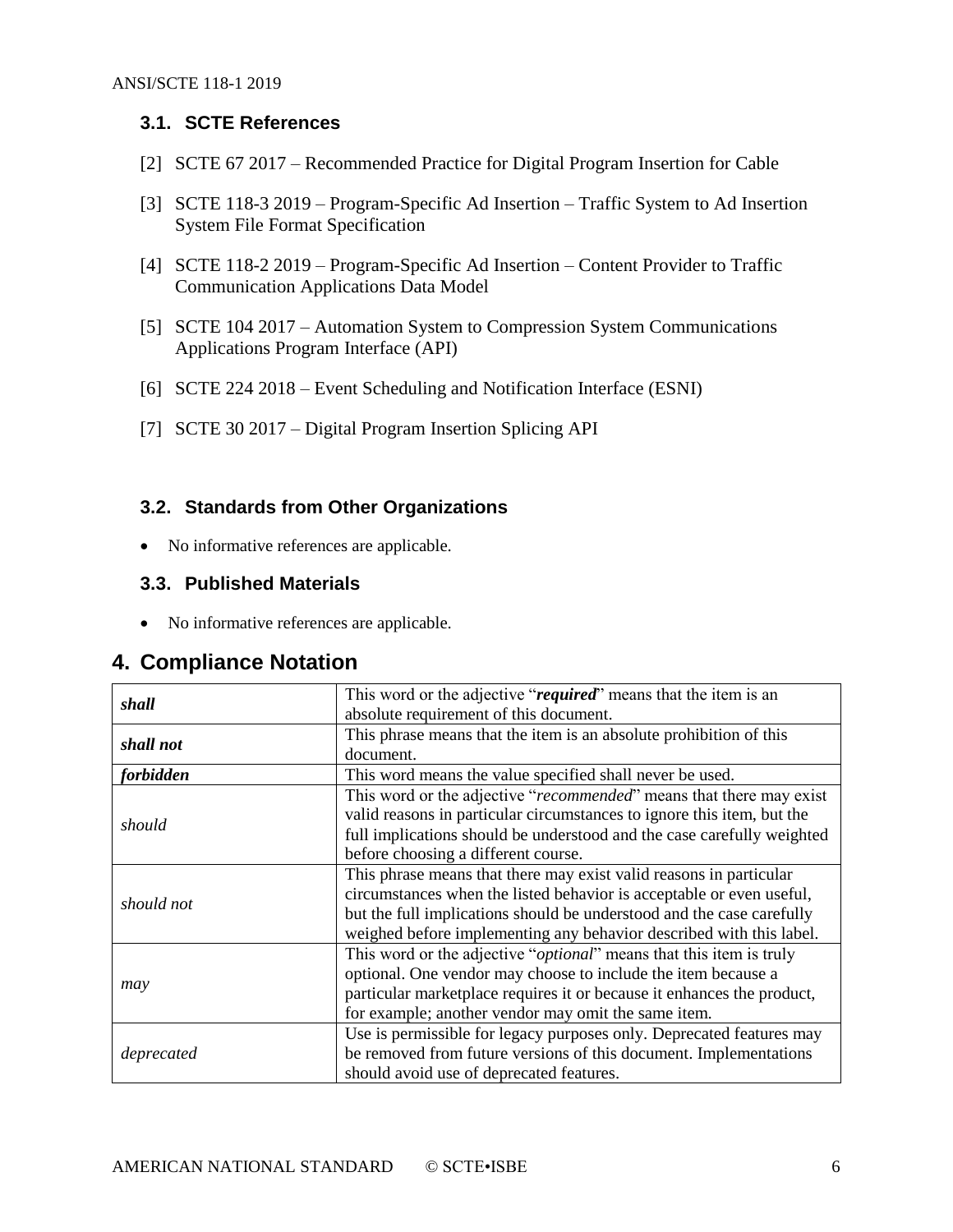# <span id="page-6-0"></span>**5. Abbreviations and Definitions**

|              | <b>SCTE 118: Part 1; Part 2; Part 3</b>                           |
|--------------|-------------------------------------------------------------------|
| <b>BXF</b>   | Broadcast eXchange Format standard as defined in SMPTE 2021[3]    |
| <b>DPI</b>   | digital program insertion                                         |
| <b>ISAN</b>  | International Standard Audio/Visual Number [6], a globally-unique |
|              | identifier used for referencing a specific version of a completed |
|              | audio/visual work as well as its finished components.             |
| <b>MVPD</b>  | multichannel video programming distributor                        |
| <b>SCTE</b>  | Society of Cable Telecommunications Engineers                     |
| <b>SMPTE</b> | Society of Motion Picture and Television Engineers                |
| <b>UPID</b>  | unique_program_id                                                 |
| <b>URI</b>   | <b>Uniform Resource Identifier</b>                                |
| <b>XML</b>   | eXtensible Markup Language                                        |

#### <span id="page-6-1"></span>**5.1. Abbreviations**

#### **5.2 Definitions**

Definitions of terms used in this document are provided in this section. Defined terms that have specific meanings are capitalized. When the capitalized term is used in this document, the term has the specific meaning as defined in this section.

|                            | <b>SCTE 118: Part 1; Part 2; Part 3</b>                                   |
|----------------------------|---------------------------------------------------------------------------|
| Ad Insertion System        | A hardware and software solution that interprets a Schedule File,         |
|                            | streams Spot content when triggered by a Cue Message (based on the        |
|                            | Schedule File), logs insertion success/failure results, and returns a     |
|                            | Verification File to the Traffic and Billing System.                      |
| Advertisement (also called | Non-program material telecast as a solicitation to buy a product or       |
| " $Ad$ ")                  | service.                                                                  |
| Affiliate                  | A content distributor (cable operator or MVPD) which has negotiated       |
|                            | rights for local or regional Spot insertion into Network-designated       |
|                            | Avails.                                                                   |
| Avail (Availability)       | An Avail is a Network provided opportunity for an Affiliate to insert a   |
|                            | Spot(s) into a Program. The start of an Avail is indicated as a splice    |
|                            | event in the programming stream. The duration of the Avail may vary       |
|                            | from a few seconds to several minutes. (See SCTE 67 [2])                  |
| avail_num                  | avail_num field as defined in the splice_schedule() and splice_insert()   |
|                            | commands of SCTE 35 [1].                                                  |
| avails_expected            | avails_expected field as defined in the splice_schedule() and             |
|                            | splice_insert() commands of SCTE 35.                                      |
| <b>Break</b>               | Avail or an actual insertion in progress. In a sales context, a break is  |
|                            | divided into sellable units (Avails). In an insertion context, a break is |
|                            | divisible into individual insertion events (slots).                       |
| <b>Broadcast Day</b>       | The nominally 24-hour period which is logically thought of as a day       |
|                            | for an Affiliate. When it does not align with a Calendar Day, it will     |
|                            | typically begin in the early morning and span across midnight.            |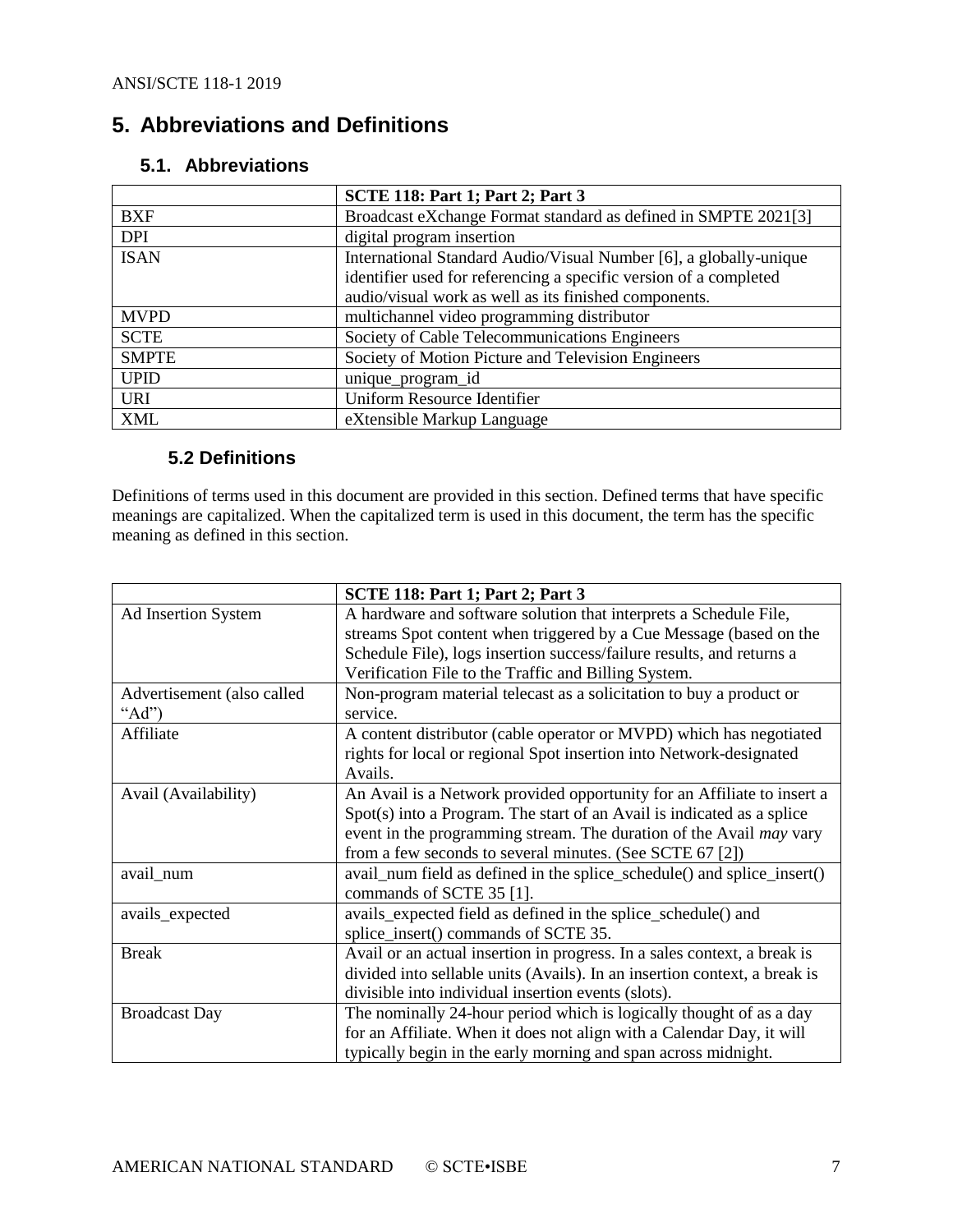| Calendar Day                  | The actual Gregorian day/date on which an event takes place. An                    |
|-------------------------------|------------------------------------------------------------------------------------|
|                               | Affiliate <i>may</i> define its Broadcast Day as representing events that span     |
|                               | 2 separate, sequential, Calendar Days.                                             |
| <b>Cue Message</b>            | An SCTE 35 splice_info_section identifying an opportunity to leave or              |
|                               | return to the Network Program stream.                                              |
| <b>Enhanced File</b>          | An SCTE 118-2 [4] Network provided XML file which delineates                       |
|                               | Program and Avail information, through metadata in the optional                    |
|                               | Service Level field associated with the Avail detailing the Service                |
|                               | Level(s) to which it belongs. Service Level variations are expressed in            |
|                               | the XML schema as AuthorizedNames and AuthorizationLists.                          |
| <b>Event-Based Format</b>     | An ad insertion format in which a broad Window of time demarks                     |
|                               | designated Avails that float within that Window.                                   |
| Network                       | A cable, satellite, or digital terrestrial content channel(s) such as CNN,         |
|                               | ESPN, etc. offered by a content provider. The term can also apply to               |
|                               | an Affiliate's locally originated programming.                                     |
| Program                       | A television show or event, aired by a Network, which may be at a                  |
|                               | regularly scheduled time and of determinate duration (e.g.,                        |
|                               | SportsCenter, The Andy Griffith Show) or an occasional event at a                  |
|                               | non-regular time and of a variable duration (e.g., live coverage of a              |
|                               | sports event or an awards show).                                                   |
| Schedule File                 | An XML file that lists all the Spots and times that the Spots are to be            |
|                               | spliced in particular Networks and Zones.                                          |
| Server (also, Ad Server)      | This device communicates with the Splicer about the Spot(s) to be                  |
|                               | spliced and when to splice them into the Network Program.                          |
| Service Level Agreement       | An agreement between a Network and an Affiliate that specifies the                 |
|                               | Avails to be provided for local Affiliate Ad insertion. A Network can              |
|                               | have different arrangements with specific Affiliates.                              |
| Simple File                   | An SCTE 118-2 XML file provided by the Network which                               |
|                               | communicates Program and Avail information, but containing no                      |
|                               | metadata in the optional Service Level field associated with an Avail.             |
| Slot                          | A Slot is a segment of time within an Avail into which a Spot can be<br>scheduled. |
| Splicer                       | A device that splices Spots into Programs, typically based-on Cue                  |
|                               | Messages. This device also communicates with the Server, typically                 |
|                               | using SCTE 30 [7], about the time and the Spot to insert.                          |
| Spot                          | A single, schedulable and verifiable, element of non-program material              |
|                               | (such as an Advertisement, a public service announcement or a                      |
|                               | promotional announcement) inserted into an Avail. A Spot usually has               |
|                               | a duration under 2 minutes, typically of a standard fixed length of 15,            |
|                               | 20, 30, 60, 90, or 120 seconds.                                                    |
| Tier                          | A measure of system and data support with regards to Program                       |
|                               | Specific Ad Insertion, as defined herein.                                          |
| <b>Time-Based Format</b>      | An ad insertion format that assigns each Avail a specific time that a              |
|                               | Cue Message is expected and provides a buffer of time around it.                   |
| Traffic System (also,         | A system that process client orders, creates schedule files, assigns               |
| commonly "traffic and billing | specific copy, processes Verification Files, and produces invoices.                |
| system" or "T&B system")      |                                                                                    |
| Unique                        | Within the scope of this document, the definition of 'unique' follows              |
|                               | SCTE 67 [2] Section 6 and Section 7 definitions of unique and its                  |
|                               | usage.                                                                             |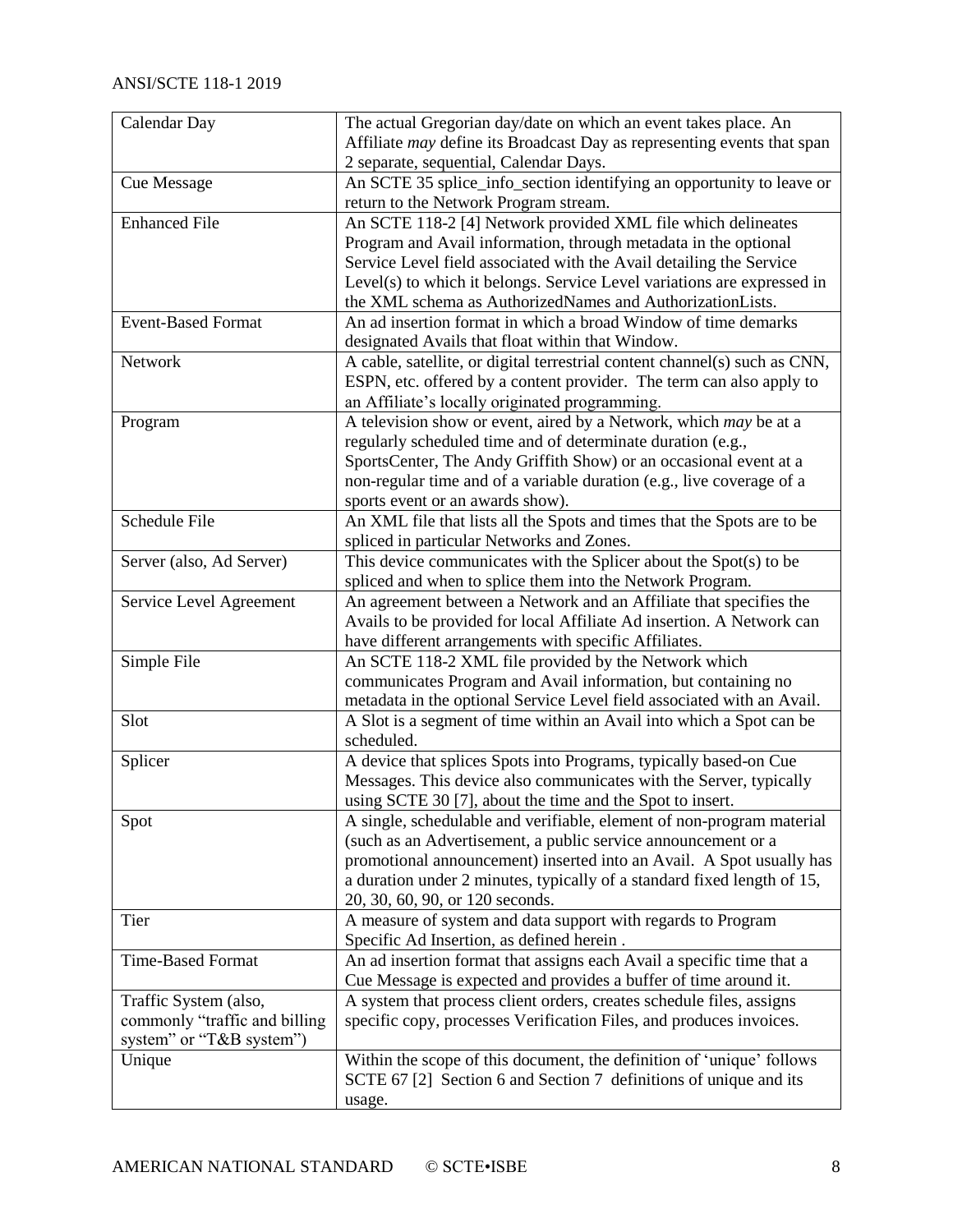| unique_program_id         | unique_program_id field as defined in the splice_schedule() and<br>splice_insert() commands of SCTE 35. |
|---------------------------|---------------------------------------------------------------------------------------------------------|
| Unique Program Identifier | A binary value defined in this file format that is equivalent to the                                    |
|                           | unique_program_id field in SCTE 35.                                                                     |
| Verification File         | An XML file generated by the Ad Insertion System that lists all of the                                  |
|                           | Spots that successfully played or failed to play, for a particular                                      |
|                           | Network and Zone.                                                                                       |
| Window                    | A time range defined by a Schedule File, during which a Cue Message                                     |
|                           | is expected.                                                                                            |
| Valid Window              | For the purposes of determining whether a Spot is active, if the time of                                |
|                           | the insertion falls within the Window defined by the Scheduled                                          |
|                           | Window Date, Scheduled Window Time and Scheduled Window                                                 |
|                           | Duration of SCTE 118-3 [3].                                                                             |
| Window-Based              | A type of Avail whereby a Spot insertion is triggered by a Cue                                          |
|                           | Message received within a specified time range and not by a Program                                     |
|                           | ID. Window-Based Avails can be scheduled as Time-Based or Event-                                        |
|                           | Based formats.                                                                                          |
| Zone                      | A geographic region within an MVPD's distribution plant separable                                       |
|                           | from other regions for the purpose of geographically targeted Spot                                      |
|                           | insertion.                                                                                              |

# <span id="page-8-0"></span>**6. System Overview (Informative)**

This document describes the systems encompassing Program-Specific Ad Insertion and their interaction. Without Program-Specific Ads Insertion, there are two in typical and general types of advertising insertion into Network programming. These Window-Based Avails are either Time-Based or Event-Based advertising insertion as described in the two following scenarios.

A Time-Based Format assigns each break an exact time that a Cue Message is expected and then allows for a buffer around it. Figure 2 shows that the break "red dot" is set for 3:40 and the Window is set for a 5-minute buffer around it for a 10-minute total Window. If the Cue Message is not received within that 10-minute Window, the Avail will be lost. Time-Based Formats are used on Networks with reliable Cue Message delivery patterns, e.g. Discovery, MTV or Food Networks.



**Figure 2 – Time-based Diagram** 

<span id="page-8-1"></span>Event-Based Formats are defined by setting up a Window time and assigning multiple Avails that float within that Window. Figure 3 shows a one-hour Window from 7:30 PM to 8:30 PM with 3 Avails assigned to it. The cues for these Avails *may* be received at any time within the one-hour Window. If only two cues are received within the Window, the 3rd Avail will be lost. Because Event-Based Formats allow breaks to air sequentially at any time within a Window, they are most often used when cue times are unpredictable, e.g. live sporting events.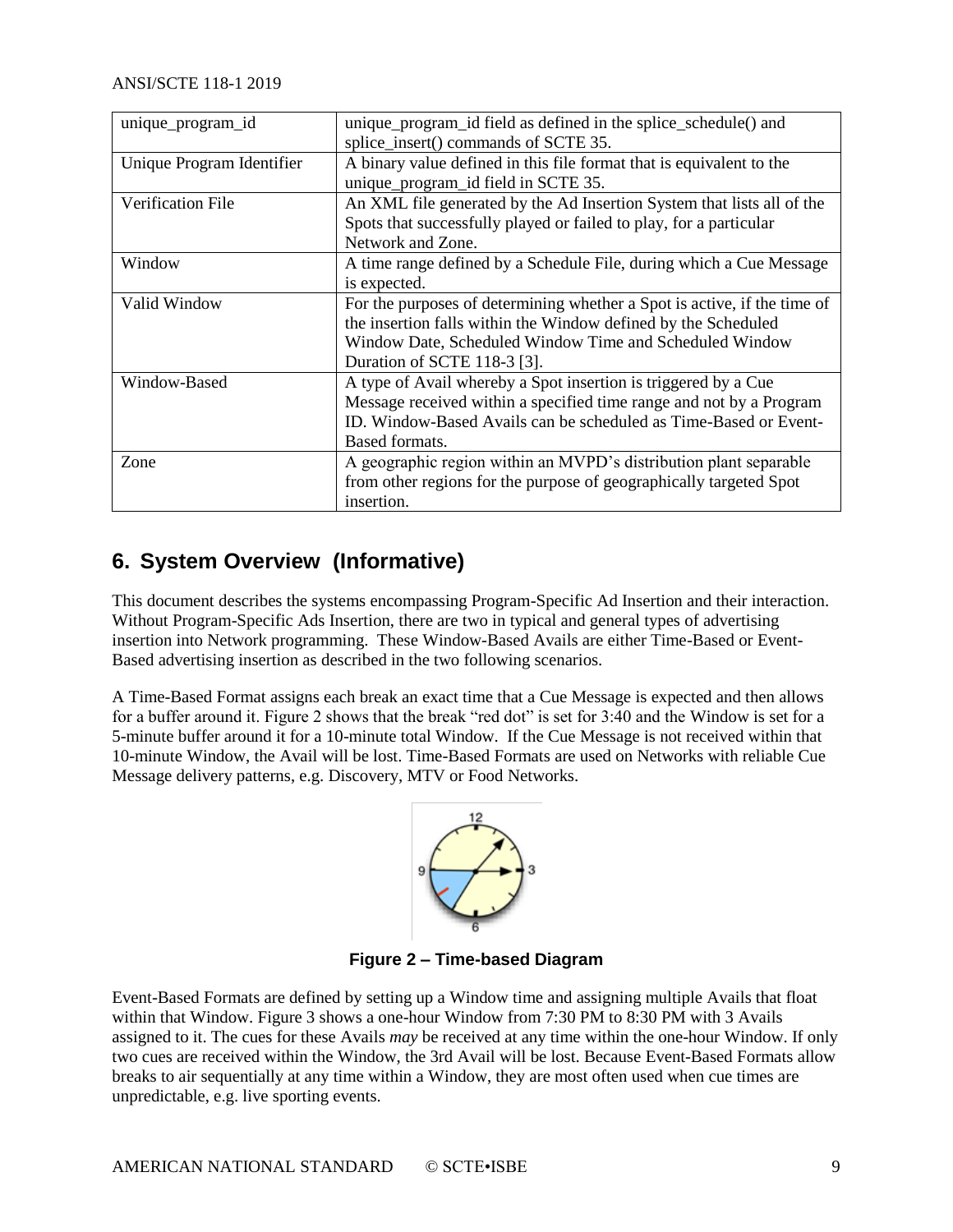

**Figure 3 – Event-based Diagram** 

#### <span id="page-9-2"></span><span id="page-9-0"></span>**6.1. Scenarios Addressed by Program-Specific Ad Insertion**

The following is a non-comprehensive list of scenarios that *may* be better addressed by Program-Specific Ad Insertion than by traditional, Window-Based insertion. Many of these cases deal with high-value advertising Avails. The ability to better utilize inventory and sell these high-value Avails gives the possibility of additional revenue to the Affiliate.

- Sporting Event Over runs
	- o NFL, MLB, etc. games running long with no additional breaks
	- o NFL, MLB, etc. games going into overtime, with additional breaks being offered for local use
- Specials / Live non-sports events running long
	- o MTV Music Awards running 4 hours rather than expected 3
- Sporting Event Short-runs
	- o NFL, MLB, etc. games ending sooner than expected with no loss of breaks
	- Breaking news events interrupting scheduled programming
		- o Programming/breaks ceased due to weather alert / war coverage / national news story
- Sporting Event Rain-outs and Blackouts
	- o Sporting Event does not air at all, due to "rain-out situation"
	- o Sporting event begins late, due to rain delay
	- o Sporting event ends early, due to rain-out
	- o Sporting event airs for a portion of time then becomes "delayed" only to later resume

#### <span id="page-9-1"></span>**6.2. Implementation of Program-Specific Ad Insertion**

Implementation of Program-Specific Ad Insertion requires the synchronization and communication of program identifiers from a Network through the Affiliate's Traffic System to the Affiliate's Ad Insertion System.

Today, there currently exist a number of communication paths between Networks and Affiliates. There also exist numerous formats for communicating schedules from Traffic Systems to Ad Insertion Systems. In order for Program-Specific and Traditional Ad Insertion to work, there needs to be a standardization of communication between the parties involved in this process. These communications means are described in the documents listed in Section 3.1 and outlined briefly, below.

The first of these standards (SCTE 118-[2\[4\]\)](#page-5-6) defines the communication of a Network's broadcast schedule, with the appropriate Unique Program Identifiers to the Affiliate. This communication *should* simply contain this UPID in addition to the data that is already being supplied from the Broadcaster to the Traffic System.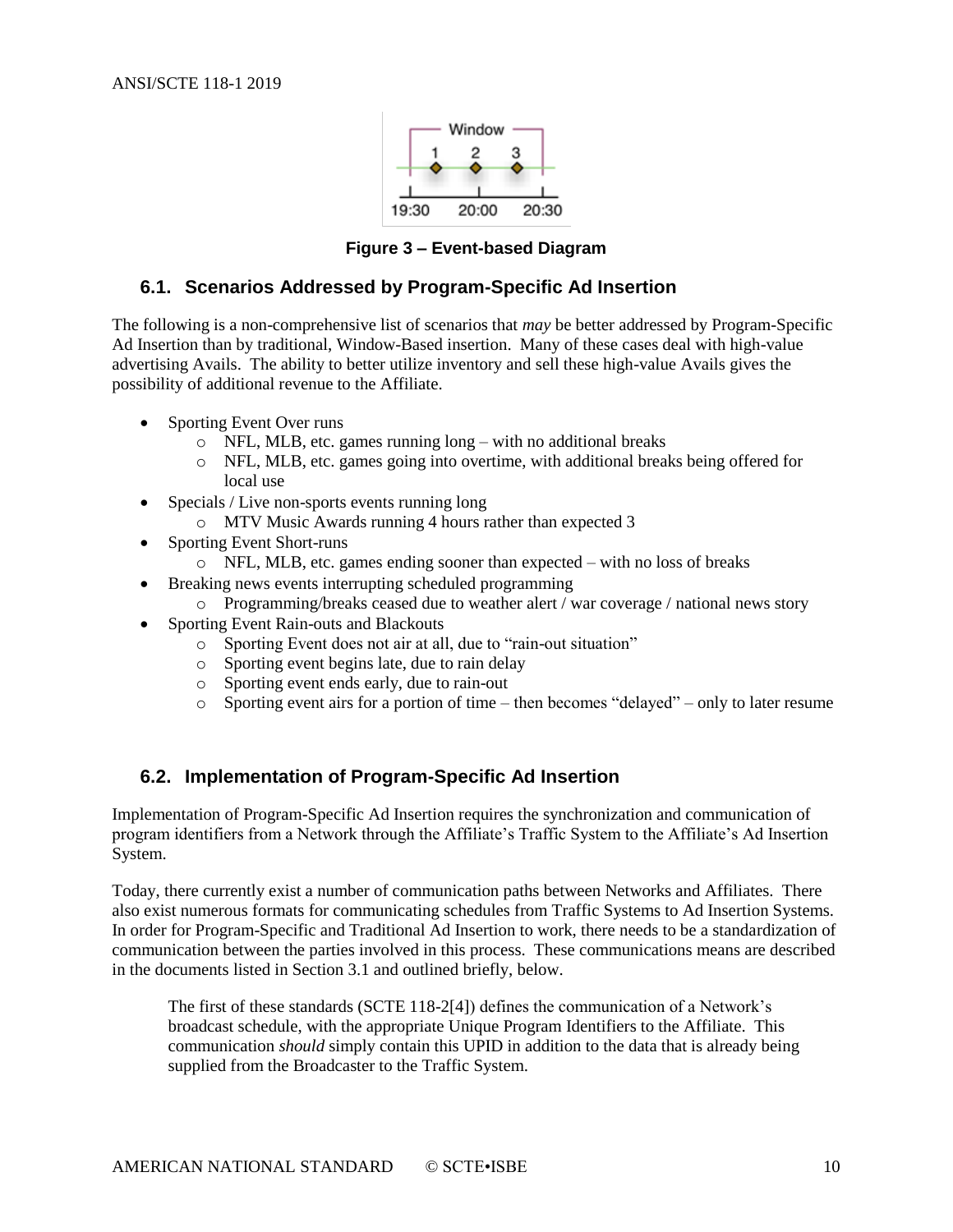#### ANSI/SCTE 118-1 2019

The second standard (SCTE 118-[3\[3\]\)](#page-5-8) defines the communication of a schedule to an Ad Insertion System from an Affiliate's Traffic System and the verifications from the Ad Insertion System to the Affiliate's Traffic System. This is historically done through a flat-file schedule file that defines play Windows and what Spot is supposed to play, and a flat-file Verification File reporting what played or failed based on the original schedule file. In order to accommodate Program-Specific Ad Insertion, the Traffic System will need to be able to schedule and verify both Window-Based and Program-based schedules. Many Traffic and Ad Insertion systems already have a common format for communicating the Window-Based insertions. The Programbased insertions will be communicated in compliance with SCTE 118-3 or SCTE 118-2 to include the additional data for Program-Specific Ad Insertion.

This document and the other two standards do not intend to break the way in which current systems create and process schedules. They are meant to enhance the capabilities of Traffic and Ad Insertion Systems, to provide for additional revenue for Affiliates through the better targeting of advertisements.

Program-Specific Ad Insertion will always occur based on a SCTE 3[5\[1\]](#page-4-8) Cue Message that contains a non-zero UPID. When scheduling a Program-Specific Avail, the whole Avail must have the same attributes, and must be entirely Program-Specific.

#### <span id="page-10-0"></span>**6.3. A Multi-Tiered Approach to Program-Specific Ad Insertion**

To allow for a phased approach to the implementation of Program-Specific Ad Insertion through the various components, the definition of multiple tiers of support is defined in this Standard. In this manner, various devices can produce and support data supporting Tier 0, Tier 1 or Tier 2 Programs or events. When a Network, Traffic System or Ad Insertion System supports a particular Tier, all Programs or events scheduled or announced do not need to be of that Tier (although a Program must maintain a consistent tier for all of its Avails). A schedule file *may* contain events that are a mixture of Tiers, and a Network need only support Tier 2 or Tier 1 data for a subset of their Cue Messages.

The following rules are meant to override the defined behavior in Sections 8.1.3 and 8.2, which describe the behavior of a Tier 2 system (full implementation).

If all devices in a particular installation do not support a Tier of service, then that system cannot be compliant. That is, if there is a system producing Tier 2 messages in the content, a system that is producing Tier 2 schedule files at the affiliate, but only a Tier 1 Ad Insertion System, then the overall system is essentially a Tier 1 system.

In addition to complying with requirements for a Tier from the system standpoint, the data must also be compliant that same Tier. If a Traffic System receives only Tier 0 or Tier 1 schedule data from a Network (i.e., it only receives a list of Programs with the number of breaks, or a list of Programs with unique\_program\_ids and number of breaks), it cannot, without additional data, produce a Tier 2 schedule file (one that specifically states what avail\_num and avails\_expected values will be contained within each Cue Message).

#### <span id="page-10-1"></span>**6.4. Additional Notes about using Program-Specific Insertion**

SCTE 3[5\[1\]](#page-4-8) allows for a Unique Program Identifier of 16 bits to be conveyed in the splice\_schedule() and splice\_insert() commands as defined in SCTE 35. The value of zero is reserved to signal an un-specified Unique Program Identifier by the Network.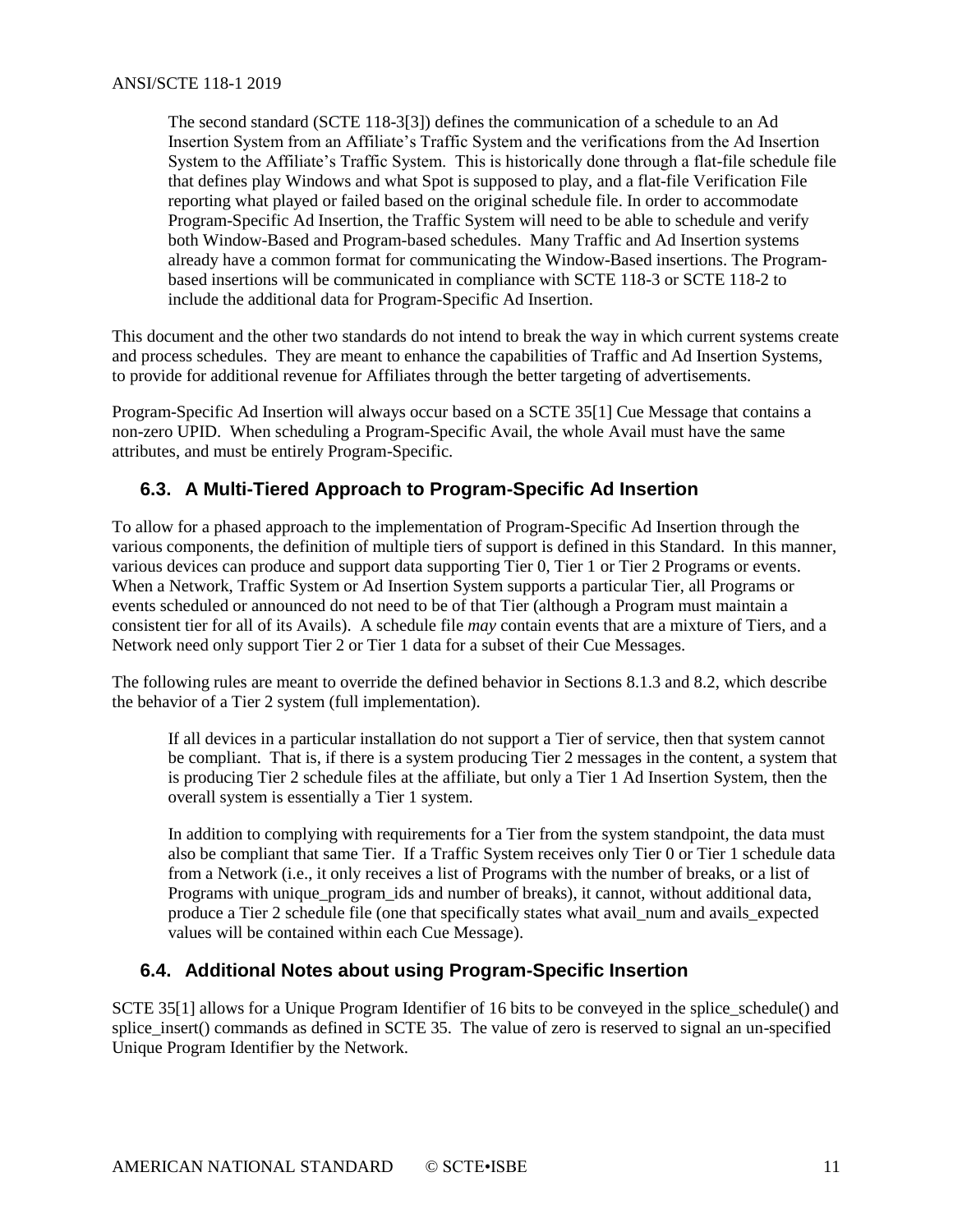#### ANSI/SCTE 118-1 2019

When using a primary Program-Specific and alternate schedule the Avails in each schedule are tracked differently. For example, if the last Program ID avail\_num was greater than 1 and no other Spots have played in the alternate schedule Window then the first Avail in the alternate schedule Window will play.

In the circumstances where there are multiple feeds for a given Network (for example, USA Network's East Coast vs. West Coast), each feed will have its own Unique broadcast day, and be scheduled as if they were independent, Unique Networks. The fact that they are simply time-shifted versions of each other has no bearing on implementing this standard.

#### <span id="page-11-0"></span>**6.5. Not described in this document are:**

- The communication of the Unique Program Identifier from a Broadcaster to an Affiliate's Traffic System. (Refer to SCTE 118-[2\[4\]\)](#page-5-6)
- The communication of the Unique Program Identifier from an Affiliate's Traffic System to an Ad Insertion System. (Refer to SCTE 118-[3\[3\]\)](#page-5-8)

This document does not intend to:

- Change the method of communication between Traffic System and Ad Insertion System
- Create real-time communications between the Traffic System and Ad Insertion System
- Address any issues of backhaul communication between the Ad Insertion System and the Traffic System other than through the currently existing verification process
- Require the use of the splice schedule() message.

# <span id="page-11-2"></span><span id="page-11-1"></span>**7. Program-Specific Data Fields**

#### **7.1. Lifespan of a Unique Program Identifier**

A Unique Program Identifier *shall* be valid and reserved for the 24-hour period (Program Window) defined with the Scheduled Program Date and Time (see SCTE 118-[2\[4\]\)](#page-5-6) in the middle of the valid Unique Program Identifier Window. As a result, a Unique Program Identifier cannot be used (or reserved) for a different event (even a duplicate instance of the same Program) for 12 hours, 00 minutes, and 00 seconds before the scheduled beginning of the Program, and cannot be repeated for 11 hours, 59 minutes, and 59 seconds after the end of the Program, as shown in Figure 4. Note: this allows for the actual airing of the Program to occur early (by up to 12 hours) or late (up to 11 hours, 59 minutes, and 59 seconds minus the Program duration).

Two Programs can be scheduled on subsequent days at the same time using the same Unique Program Identifier, as the Schedule Program Date and Time plus the Program Window of the first Program do not overlap with the Schedule Program Date and Time minus the Program Window of the subsequent day's Program (except during daylight savings situations, when either an unscheduled hour of programming occurs, or when the second day's schedule overwrites the first day's for the overlapping hour). This 24 hour separation *shall* be the effective minimum separation of Unique Program Identifier reuse.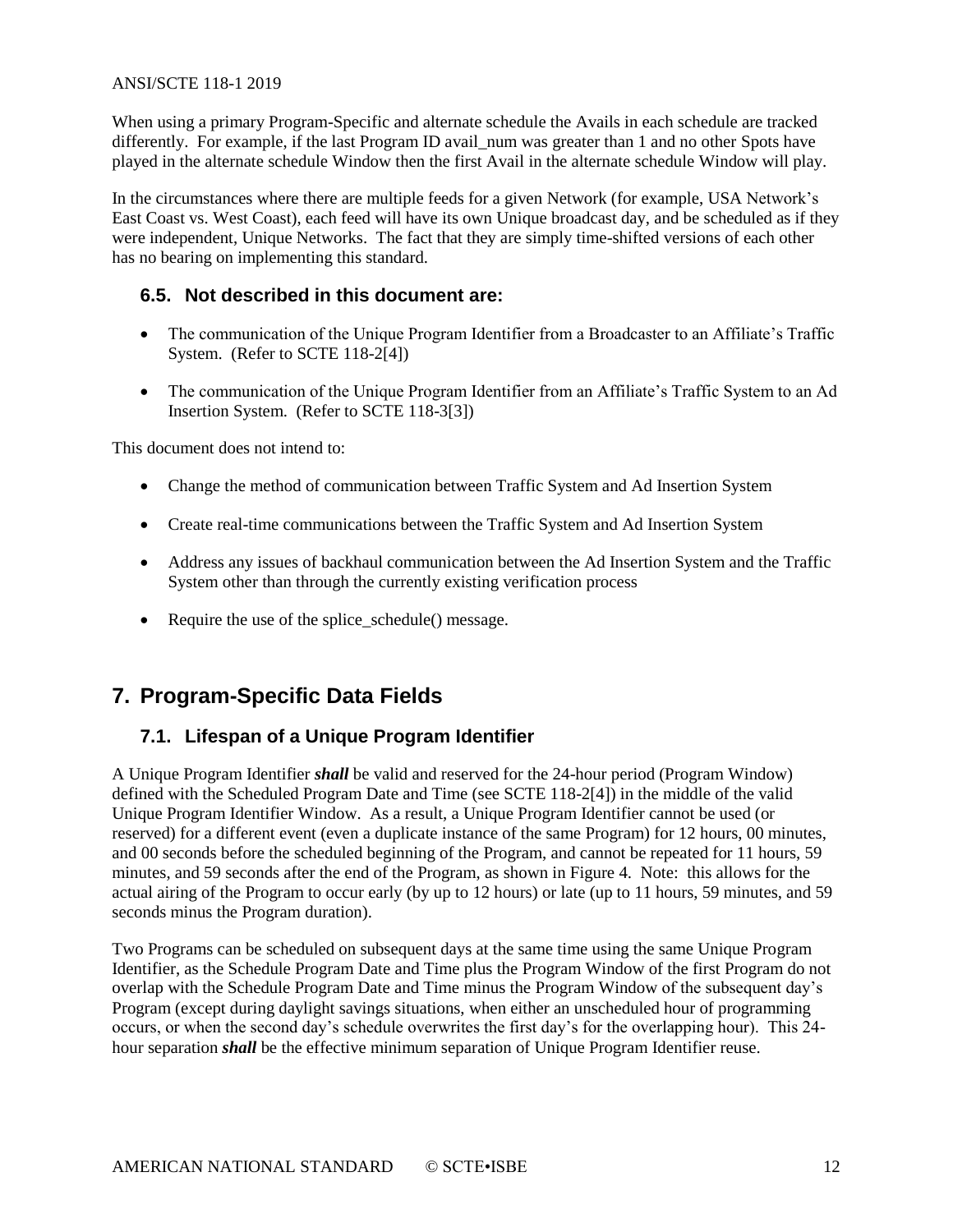

**Figure 4 - Valid Program ID Window** 

#### <span id="page-12-2"></span><span id="page-12-0"></span>**7.2. Lifespan and Sequence of Avails**

During the lifespan of a Unique Program Identifier, Ad Insertion Systems and Splicers *should* be tolerant of Cue Messages that are missed or are received out of sequence. Although a Network is generally expected to increment the avail\_num field for subsequent breaks within a given Program, an Ad Insertion System *should* handle the case if Avails arrive in non-sequential order (i.e., if the Avail with an avail num value of 1 plays, then the Avail with the avail num value of 3 plays, then the Avail with an avail\_num value of 2 *may* still play when the appropriate Cue Message is received within the appropriate Program Window).

Reuse of non-zero Avail numbers within a Program is not recommended, as it would not unambiguously identify two Avails with the same attributes within the same Program.

Duplicate Cue Messages *shall* be ignored, and the Cue Message details will be recorded in the Verification File as a missed Avail.

Avails will continue to live until their Windows expire (as described in this document and SCTE 118- [3\[3\]\)](#page-5-8), and an Ad Insertion System *should* insert the appropriate Spots if it sees a 'skipped' avail\_num at a later time. Program-Specific Avails that have not been played do not expire when a subsequent Avail is announced. Program-Specific Avails only expire when played or at the close of the Avail's scheduled Window.

All occurrences of a Unique Program Identifier do not need to be sequential and uninterrupted.

For example, if a Program contains four Avails, the Cue Messages for the first two Avails could be received, and then a Cue Message containing a completely different (or unspecified) Unique Program Identifier could be received. Finally, the third and fourth Avails for the original Program could be received. This situation *may* be encountered in a baseball rain delay, or if a Network and affiliate wished to announce a half-time show as a different event than the game in which it resides.

As another example, an Ad Insertion System *should* be able to determine that Cue Message with avail\_num value of 2 has been received and not the expected avail\_num value of 1 and *should* play the appropriately scheduled Spot. At a later point in time (during the Avail's valid Window), avail\_num value of 1 is encountered, and the appropriately scheduled Spot is played. The Ad Insertion system will play avail\_num value of 1 for the appropriate Unique Program Identifier even if Cue Messages for other Programs have occurred in between.

# <span id="page-12-1"></span>**8. Tiers Of Data And System Operation**

To allow for a phased approach to the implementation of Program-Specific Ad Insertion through the various components, multiple Tiers of operation are defined. When a Network, Traffic System or Ad Insertion System supports a particular Tier, all Programs or events scheduled or announced do not need to be compliant with that Tier (although a Program must maintain a consistent Tier for all of its Avails). A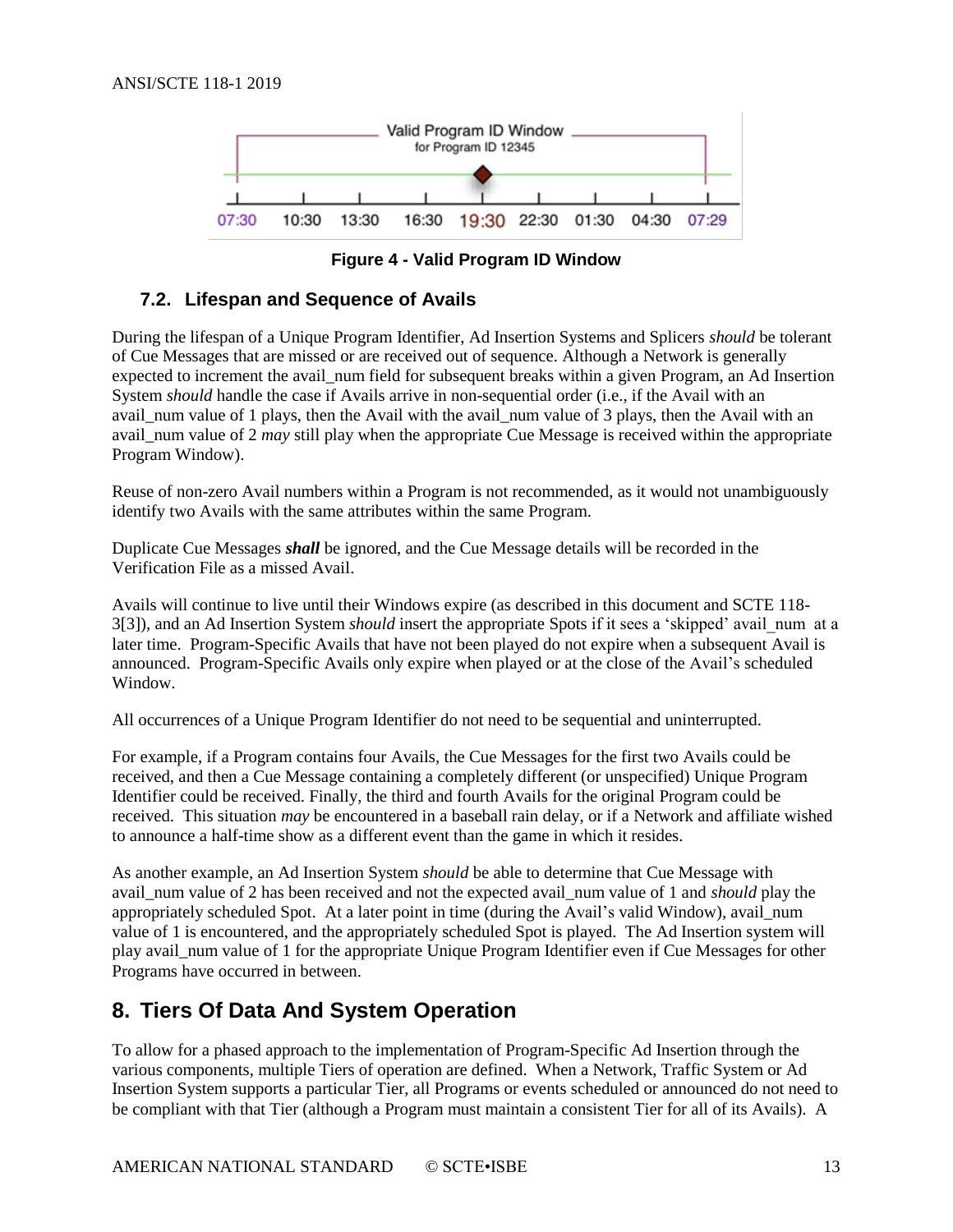#### ANSI/SCTE 118-1 2019

schedule file *may* contain events that are a mixture of Tiers, and a Network need only support Tier 2 or Tier 1 data for a subset of their Cue Messages.

Note: the use of the SCTE 3[5\[1\]](#page-4-8) splice\_schedule() command is not required to implement Tiers or any other specification of this document.

For a system or party (Network, affiliate, etc.) to provide a service Tier, the system or party *shall* support ingesting or producing that defined level of data and must produce the appropriate responses.

A Network *shall* produce Tier 'x' schedules and corresponding Tier 'x' Cue Messages for an affiliate in order to provide Tier 'x' service to that affiliate for an event. A Network *may* produce a schedule that contains events of different Tiers to a single affiliate. A Network *may* provide different service Tiers to different affiliates by providing schedule files with differing data to various affiliates.

An Ad Insertion System supporting a particular Tier *shall* accept schedule files that *may* contain a mix of events that are of the supported Tier or below. That is, if it supports Tier 1 insertion, it must be able to accept schedule files that contain both Tier 0 and Tier 1 scheduled items. It *shall* produce a Verification File with the appropriate information for each event of the schedule file (Tier 2 verifications for Tier 2 events, Tier 1 verifications for Tier 1 events, etc.).

A Traffic System *shall* be able to ingest Tier 'x' schedule data for a Network from a Content Provider and Tier 'x' Verification Files from an Ad Insertion system and *shall* be able to generate Tier 'x' schedules to an Ad Insertion system in order to provide Tier 'x' service.

#### <span id="page-13-1"></span><span id="page-13-0"></span>**8.1. Definition of Tiers**

#### *8.1.1. Tier 0*

Tier 0 *shall* describe the functionality of a system that implements SCTE 3[5\[1\]](#page-4-8) Cue Messages without utilizing (or placing) data in the unique\_program\_id, avail\_num and avails\_expected field. This describes how all systems behave prior to the implemention of this Standard and related technologies. Tier 0 also describes the default behavior that will occur if no match can be made when utilizing Tier 1 or Tier 2 data and instructions.

#### *8.1.2. Tier 1*

<span id="page-13-2"></span>Tier 1 *shall* describe the functionality of a system where only unique\_program\_id must match.

Note: This behavior enables the scheduling of Avails within a specified Program but does not enable knowledge of which Avail has been announced.

- For a system creating SCTE 3[5\[1\]](#page-4-8) Cue Messages, Tier 1 support *should* create a message with a valid unique\_program\_id, and both the avail\_num and avails\_expected fields *should* be set to zero (but either or both *may* be non-zero).
- A Traffic System supporting Tier 1 *shall* create schedule files with a valid unique\_program\_id, and both the avail num and avails expected fields *shall* be set to zero.
- An Ad Insertion System supporting Tier 1 *shall* match an Avail on a valid Window and unique program id. If the avail num field or avails expected field are populated in either the Cue Message or the schedule file, they *shall* be ignored.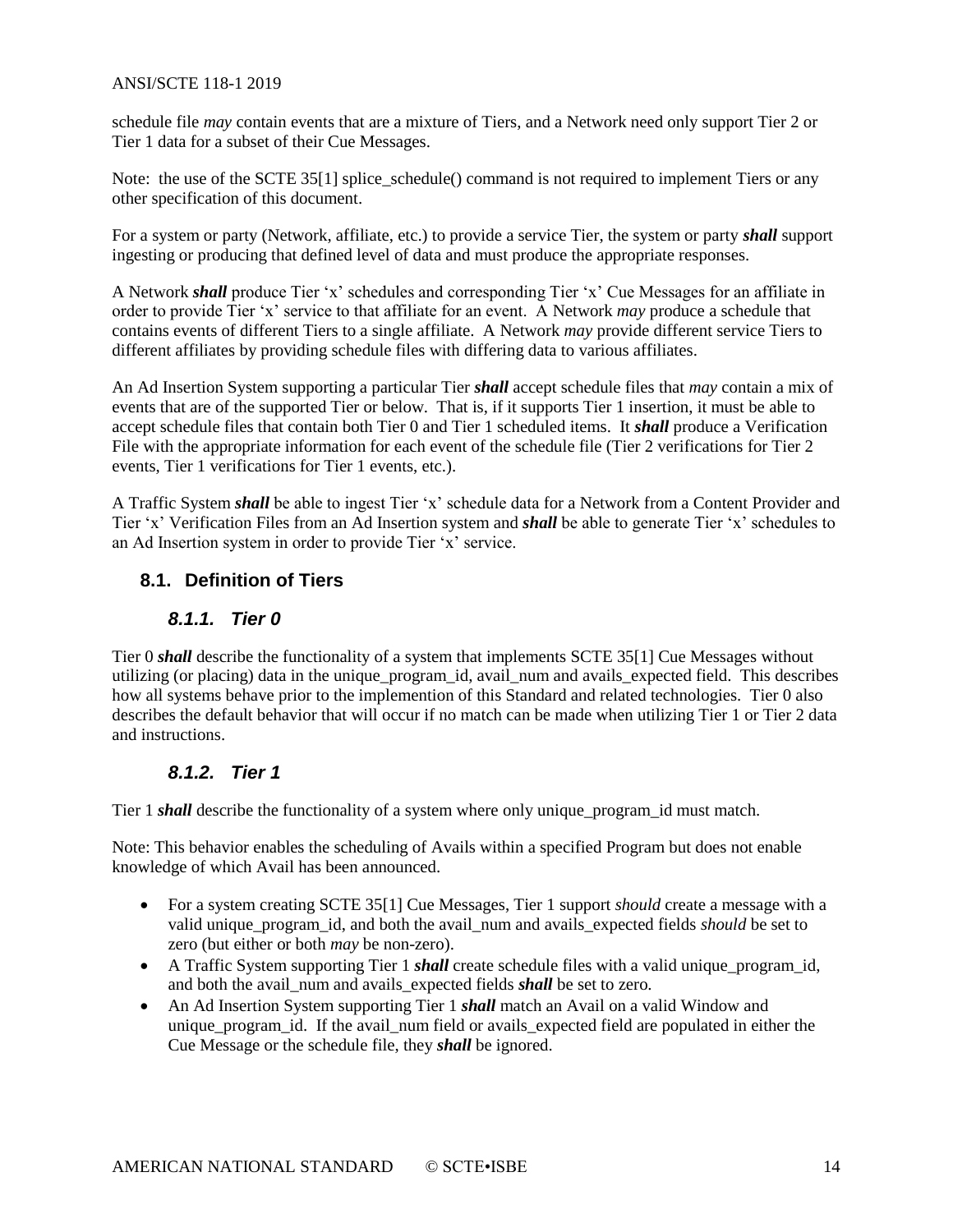#### *8.1.3. Tier 2*

<span id="page-14-0"></span>Tier 2 *shall* describe the functionality of a system where unique\_program\_id, avail\_num and avails\_expected all must all match.

Note: If a system encounters data that does not contain all of the required Tier 2 information (e.g., an Ad Insertion System receives a Cue Message with a valid unique\_program\_id but an avail\_num or avails\_expected of 0, or a schedule file with a valid unique\_program\_id but an avail\_num or avail\_expected of 0), it will switch to implementing Tier 1 behavior. If all of the fields (unique\_program\_id, avail\_num and avails\_expected) are populated with valid (non-zero) values, but no match is made, then it will switch to implementing Tier 0 behavior for the Spot in question.

#### <span id="page-14-1"></span>**8.2. Behavior of an Ad Insertion System Implementing Program-Specific Ad Insertion**

Ad Insertion Systems *shall* have standard behavior when supporting Program-Specific Ad Insertion at Tier 2. This behavior is defined by the following rules (processed sequentially):

- 1. An Ad Insertion System, upon receiving a SCTE 3[5\[1\]](#page-4-8) Cue Message containing a non-zero unique\_program\_id, avail\_num and avails\_expected within a valid Window, will insert the matching Avail's Spot(s). In order to match, the values of all three fields must match (unless the Ad Insertion System is using a Tier 1 schedule for the unique\_program\_id, then it will ignore the avail\_num and avails\_expected fields) and must be within a valid Window. If no match is found, then no Program-Specific Ad Insertion will occur.
- 2. If no Program-Specific Ad Insertion occurs due to a zero unique\_program\_id or due to no match in rule 1, the Ad Insertion System will play a Window-Based insertion if the Cue Message falls within a valid, scheduled Window.
- 3. If an Ad Insertion System has no match (either Program Specific as in rule 1 or Window-Based as in rule 2), no insertion will occur, and the Cue Message details (time, length, unique\_program\_id, avail\_num, avails\_expected) *should* be recorded to the Verification File as a missed Avail.

The Ad Insertion System *shall* also generate Verification Files that log which Spots ran or failed, at what time, and against what UPID. Note: The Traffic System then interprets the Verification File for billing, future scheduling, makegoods, etc.

If multiple schedule files are being merged to produce the final schedule file for an Ad Insertion System, both schedule files pre-merge must have Program-Specific scheduling information for a particular break if both are going to contribute Spots to the break. If neither system provides Program-Specific scheduling information, a Program-Specific schedule cannot be generated for the Avail.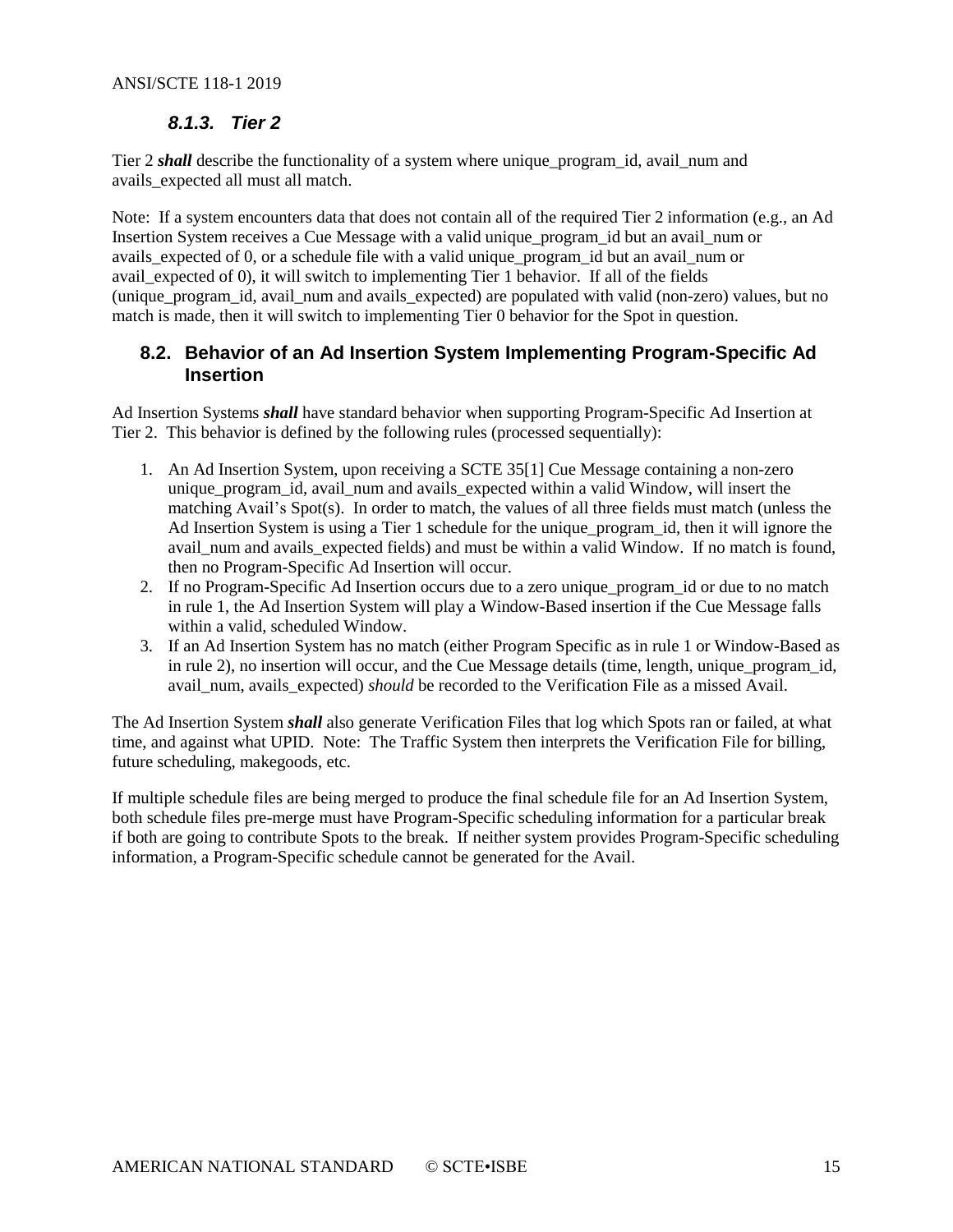# <span id="page-15-0"></span>**Appendix A: Usage Example (Informative)**

The following is a real-life scenario that happened or could have happened on 5/22/2004.

Please refer to Figure 5 ("Overtime with Extra Break - Today")

The first drawing titled Today's Window-Based Example is a baseline drawing that graphically depicts the way ESPN would currently be scheduled on the night of May 22, 2004.

The first section ('Scheduled') shows how users actually scheduled ESPN with implementations prior to the adoption of this Standard. A user would have combined the basketball game and Sports Center (SC) to create one 4 hour Window with 9 Avails. The remainder of that night's schedule had three 1 hour Windows with the appropriate number of Avails for each expected Program.

The second ('Actual') shows how the Avails fell and a timeline version of the "as-ran" log. The user caught the O/T Avail but only aired a normal SC dollar Spot and not a higher dollar one specifically meant for the basketball game.

Please refer to Figure 6 ("Overtime with Extra Break")

In the second drawing illustrates the same evening but demonstrates how a Program-Specific event might work if the user were to expect "live programming", Tier 2, queue messages from the Network for the basketball game and the Sports Center Program.

The primary schedule ('Scheduled - Primary') shows 5 Avails in the 2 ½ hour game and 4 Avails in the 90-minute SC Program. The user added 2 contingent (back-up O/T breaks) Avails to the schedule and assigned them to the game's UPID (07224). The Affiliate decided that the remainder of the night (after 9PM) would not be defined as sellable by Program title so the rest of that night's schedule has three 1 hour Windows with the appropriate number of Avails for each expected Program.

To account for the unforeseen event that the queue messages might be missing an exact match UPID or contained no UPID at all, a "safety net" alternate schedule is also produced ('Scheduled – Alternate'). In this example the alternate schedule is Window-Based and could be another live programming schedule.

The combination of the primary schedule and the alternate schedule will yield a new hybrid combined (merged) schedule. This combined schedule will conform to the SCTE 118-[3\[3\]](#page-5-8) format, which is backward compatible with existing formats (i.e. all the fields in the existing format are required in SCTE 118-3). The reader *should* notice that the primary schedule only has two sellable Programs defined. These two Programs serve as the dominant schedule while the overlapping secondary schedule acts as a fall back schedule within the combined schedule during the same time frame.

The 'Actual' timeline shows how the user expected the playback to happen if the user were to receive the Program-Specific Cue Messages as expected. The user maximized revenue by taking advantage of the extra Basketball O/T Avail, airing the higher value Spots in the Program based back-up break and sacrificing a lesser Avail(s) later in the evening.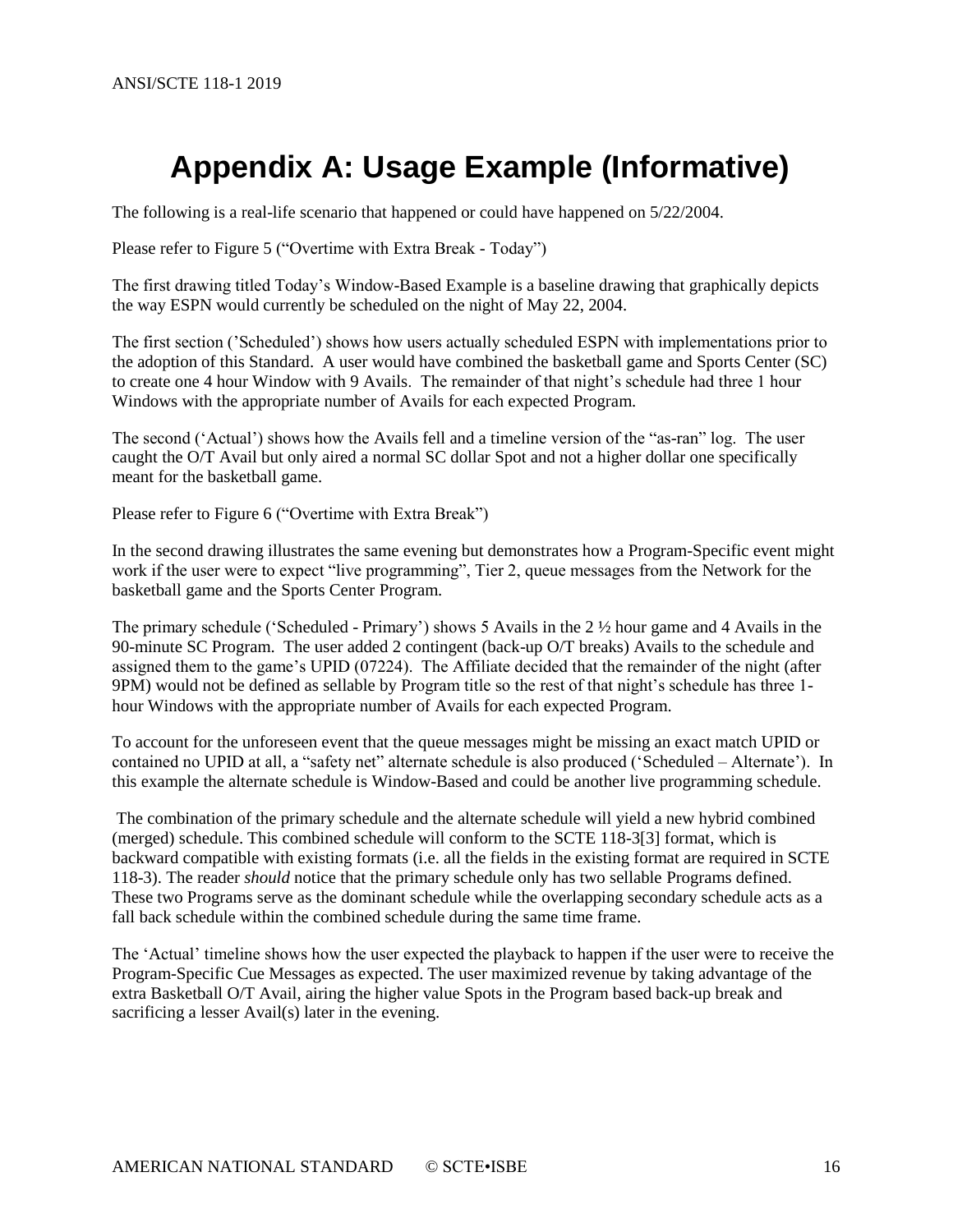# **Overtime With Extra Break -Today**

- Game ends late extra cue message
	- SportsCenter 1 starts late
- Baseball Tonight starts late
	-
	- SportsCenter 2 starts late
- SportsCenter 3 starts late, ends after midnight

Today's Window Based Example





# **ACTUAL**

Window-based Avails Only



<span id="page-16-0"></span>**Figure 5 – Overtime with Extra Break - Today**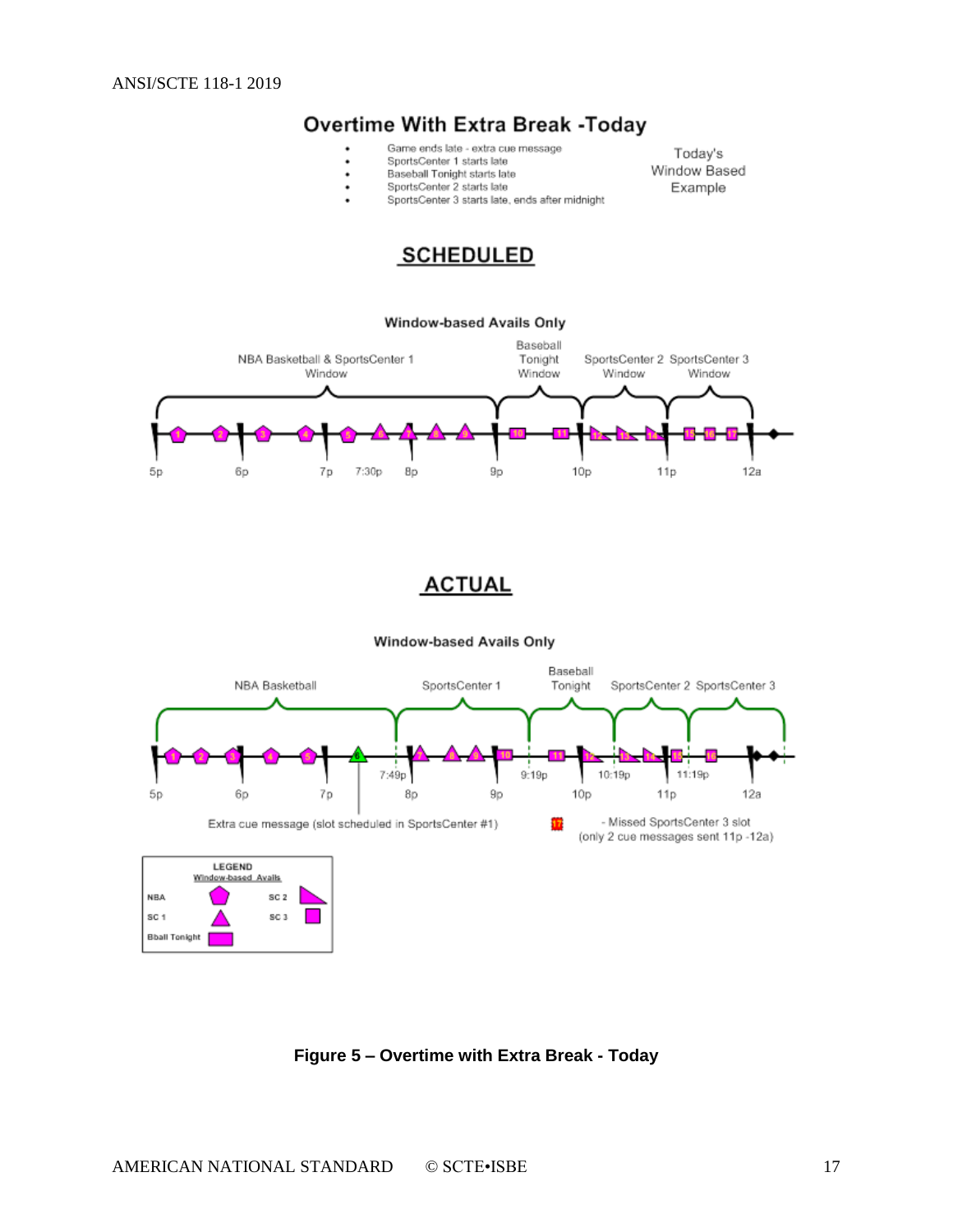## **Overtime With Extra Break**

• Game ends late - extra cue message with PID sent

Scenario 3

- SportsCenter 1 starts late
	- Baseball Tonight starts late
	- SportsCenter 2 starts late
	- SportsCenter 3 starts late, ends after midnight

#### **SCHEDULED**

#### **Prirmary Program- & Window-based Avails**



#### **Alternate Window-based Avails**









<span id="page-17-0"></span>